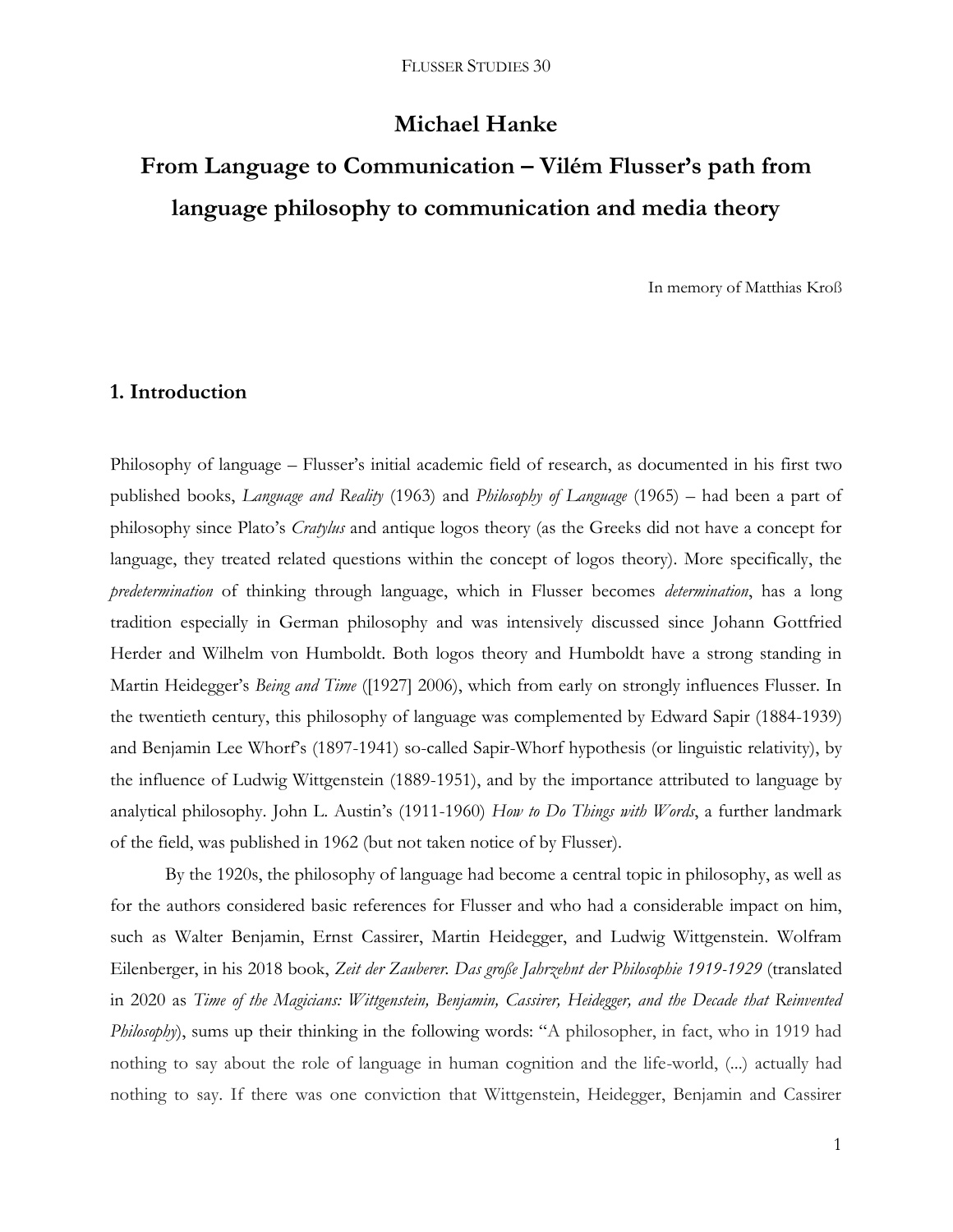would have answered in this (and any other) stage of their thinking without any complications and absolutely in the affirmative, it was as follows: The human way of life is one of speaking. In this sense, language is not a symbolic form among others, but the most important and elementary of all. It is the actual basis of our respective understanding of ourselves and the world. Last but not least, it is the form in which philosophizing plays and finds itself as an inevitable "discursive activity." (Eilenberger 2018: 135-136, my translation)

The four philosophers cited by Eilenberger – Wittgenstein, Heidegger, Benjamin and Cassirer – are basic references for Flusser (although Benjamin factors only later in his photo theory), and their common position to language attracts Flusser straightaway. Flusser, moreover, is inspired by Vicente Ferreira da Silva (1916-1963), who had launched his debut work *Lógica Simbólica* [Symbolic logic] ([1964] 2009c) in the tradition of the "logical analysis of language" of the Vienna Circle, which saw in a self-confident subject "an epiphenomenon of overarching social systems of far greater explanatory power: in the last instance of language" (Frank 2019: N3). Flusser thus joins the tradition of language analysis together with the "linguistic turn," which is nowadays in contrast to a "turn away from language," not least through insights from brain research claiming – diametrically opposed to Flusser – that the importance of language in developing cognitive skills is overestimated. It seems that, despite the energy consumed by the subject, the question of language is still open.

According to Flusser's philosophical self-portrait, "to live is to accept oneself in order to change oneself," and "to live is to search one's way" ([1969] 2002: 197-198), a philosophical process that for him at the time is not yet completed. This can be described as dialectics of continuity and new focuses, not least because Flusser himself uses the concept of dialectics quite frequently. <sup>1</sup>Turning things into objects, by working on them, complementarily brings forth the subject, a mediation process of which the result is culture (Flusser 1998b: 74). This process, understood as universal, applies also to Flusser himself, when he first considers language to be the prominent manifestation of culture, and then gradually, when working on it as an object of analysis, develops a more general attitude that replaces the concept of *language* with *code*. And, as the concept of code is more abstract, it includes language but also other code systems, such as images. Thus, it is

<sup>1</sup> Already in Philosophy of Language, where he calls the situation of reality established by a phrase "the synthetic result of a dialectic process that has the subject as thesis and the object as antithesis" (Flusser 2016: 37), Flusser also says of himself to possess, like most who share his cultural and historical background, "a solid Marxist basis," which, as an "anthropological model (…) stubbornly persists in the very center of my thought" (Flusser 2002: 199 – translated by the author of this paper). Accordingly, he speaks of the "dialectics of mediations" recurring in Hegel, Marx, and Schopenhauer (Flusser 1998b: 108), and also that it is desirable to have Marx in your stomach, but not in your head. On another occasion, he describes the history of the West as a dialectic between two mediations, text and image (Flusser 1998b: 73).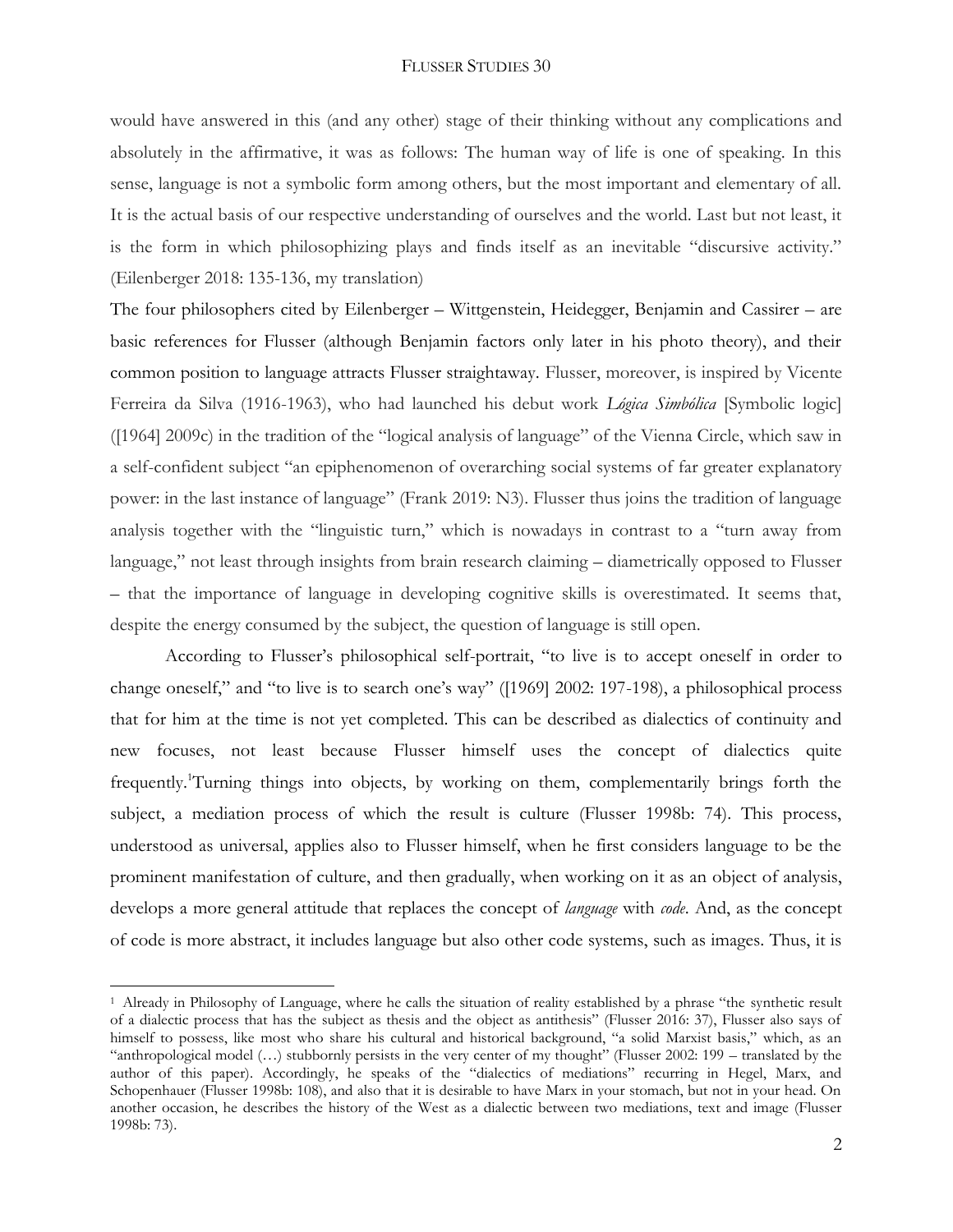the notion of code and information communicated by the symbols they are made of, developed in his work on communicology (Flusser 1998a: 74) that stands as the outcome of Flusser's thinking process initiated by his analyses of language. Except that language, although later still considered to be one of the most important of all codes and the one that programs us (Flusser 1998b: 79, 81), does not stand in the center of contemporary communication revolution, that role, moreover, falls to image communication and the transition from traditional to technical images. However, these considerations rest on the "basic thesis according to which the world and life in the world is experienced, recognized and evaluated in the network of codes that program existence" (Flusser 1998b: 82-83). Thus we can describe Flusser's dialectical learning process as the path "from language to code and communication."

### **2. Flusser's research on language**

If it is true that *the first cut is the deepest,* this may apply also to the development of academics, and indeed we can observe that in many thinkers' initial impacts can be traced to later works. In Flusser's case, this applies not only to the topic of his first published book, *Língua e realidade* (1963) (*Language and Reality* [2018]), but also to the references used there to develop his arguments and which never ceased to influence his thinking. These are, at first sight, authors such as Cassirer, Heidegger, Husserl, Plato, and Wittgenstein, but also Vicente Ferreira da Silva, generally less well known but tributed by Flusser in the foreword of *Language and Reality* (2018: 27) as sharing the ideas of the book, although it is important to Flusser, whatever his motives, to point out that he, not Ferreira da Silva, is the source of his thoughts. Philosophy of language, then, is explicitly treated in Flusser's homonymous second book from 1965, *Filosofia da Linguagem* (1965) (*Philosophy of Language* [2016]), and in order to follow the connections between his early writings on language philosophy and his later contributions to media theory and other elements of his thought, it is necessary to start from a critical revision of these beginnings. Here, the most important elements are dialogue and spoken language and its representations, considered the keys to resolving the philosophical problem of subject and object, entities later derived from the basis of language use. And, when in the context of telematic society the function of technology according to Flusser is to establish intersubjectivity and interpersonal relationships, we see this continuity preserved, yet transferred to a new focus.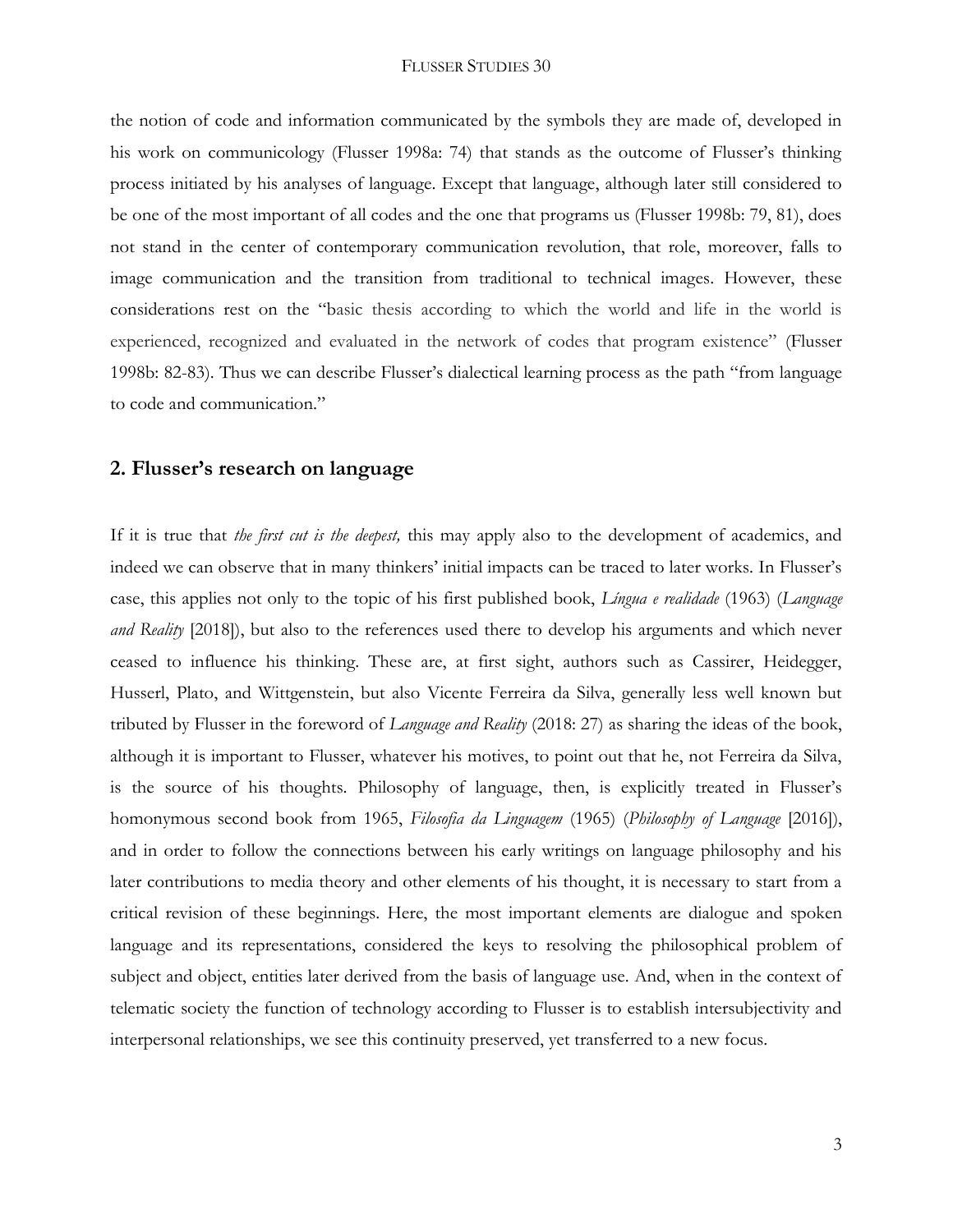# **2.1 The genesis of Flusser's thinking on language**

In his philosophical self-portrait, *In Search of Meaning*, Flusser (2002: 201-205) describes the development of his thought and divides it into several periods: first, a formative period, followed by three productive phases and a present one. Initially, "during the formative period in Prague," the genesis of his thought "must be placed within the three incongruous coordinates," which he names as Marx; "the Prague School, the Vienna Circle, and above all Wittgenstein"; and Nietzsche, stimulated not least by Ortega's *Revolt of the Masses* (Flusser 2002: 199). For the period of the WWII, Flusser highlights Wittgenstein's *Tractatus Logico-Philosophicus* and Nietzsche, and further indicates Buber, Jaspers, and Heidegger as influences (Flusser 2002: 200), followed by Husserl and Kant; then, reading Cassirer, Cohen, Hartmann, and the entire Marburg School, the "outlines of my future way began to appear: my central problem was going to be language" (Flusser 2002: 201). Apart from a personal motive ("because I love language"), there is a theoretical one, which is the importance of language as symbolic form, as "the channel that links me to others, the field of immortality *aere perennius*, the matter and instrument of art" (Flusser 2002: 201). Language acquires the status of "the form of my religiosity," and, as Flusser writes in 1969 looking back on this phase, "possibly the form of my perdition" (Flusser 2002: 201), a point to be returned to.

Subsequently, in what Flusser categorizes as his "first productive phase," which is relevant insofar as only here he is presented to us as an academic author, he states: "I began to read systematically about language" (Flusser 2002: 201). This signifies regaining contact with Prague, "the Viennese" – also now "the Americans based on the Viennese" – Russell, "and Wittgenstein over again"; indeed, if, in Wittgenstein's phrase, "The borders of my language are the borders of my world" (TLP, 5.6), *reality* were to replace *world* ("The borders of my language are the borders of my reality"), we thus have a good portion of Flusser's program in *Language and Reality*. He also further refers to Heidegger and his *Unterwegs zur Sprache* (*On the way to language*) ([1959] 1985), where Heidegger detects Hölderlin and his highlighting of poetry as the basis of philosophy, an element that enters Flusser's genesis of thought ("poetry as the mouth of the unspeakable" [Flusser 2002: 202]). This relates to another influence on Flusser's understanding of language, apart from formal readings of "the great masters of language" (Flusser 2002: 201), such as Joyce, Goethe (who "is always with me" [Flusser 2002: 202]), Thomas Mann, and "the two most important influences of that period, Kafka and Rilke" (Flusser 2002: 202). Finally, music, especially in the form of Mozart, also has an influence on Flusser's understanding of language ("language becomes music and music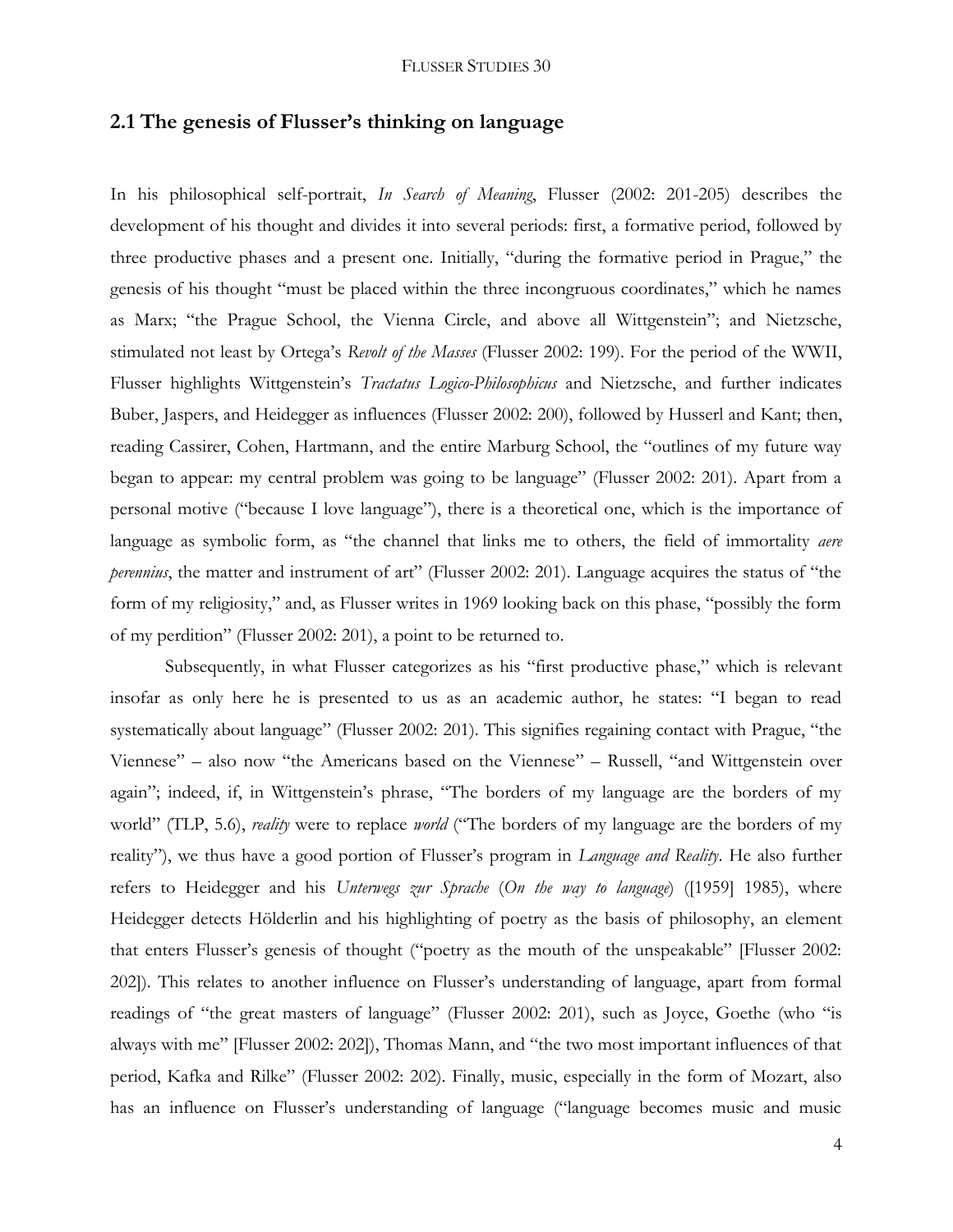becomes language" [Flusser 2002: 202]). So, this is the history Flusser presents in his retro perspective that was then culminated in writing *Language and Reality*.

After Flusser's second productive phase, marked by Guimarães Rosa and Vicente Ferreira da Silva, which resulted in a series of articles published under the title *Da Religiosidade* (1967) [On Religiosity], he subsequently informs us, in respect to his third productive phase, in 1965: "I became conscious that my problem, language, was too vast, at that stage of my development, to be attacked 'in toto.' I had to discipline myself and refrain myself" (-Flusser 2002: 204). He "returned to logic, to those aspects of the Vienna Circle I had suppressed, to Quine, Chomsky, and epistemology," and, developing the idea of science as language, to Kant, and to Leônidas Hegenberg, a member, like Flusser, of the Instituto Brasileiro de Filosofia (IBF; Brazilian Institute of Philosophy), who had taught him logic. As a result of this: "I then wrote *'A Filosofia da Linguagem' [Philosophy of Language]*" (Flusser 2002: 204). It is only after this that Flusser meets Milton Vargas, who would become one of his closest friends and intellectual interlocutors and who opened Flusser to a "new field of interest," namely, communications. As Flusser (2002: 204) reports: "I doubt that I would have taken an interest in the theory of communications without him [Milton Vargas]. But I did, and it began to absorb me. It opened up an entirely new avenue of access to the problem of language. I relearned everything." Similarly, in his philosophical autobiography, written in 1973/74 and published posthumously in German (*Bodenlos*, 1999) and in English (*Groundless,* 2017), Flusser states that the problem of the symbol appeared to him to be central, which, seeing language as a system of symbols, brought him to the philosophy of language; "and if this occupation later expanded to the entire field of communication, it was because the essence of communication was recognized in 'mediation,' i.e. in the symbolization of messages" (Flusser 1999: 162 – translated by the author of this paper). Such is the history of how Flusser came to write his two books on language and then move beyond the topic by discovering communications. Yet he never quite abandoned the subject of language, but merely approached it from a different perspective: code and communication.

### **2.2 Language and Reality**

Flusser's first book, *Language and Reality*, was not readily approved by critics, to say the least. In fact, it was harshly criticized, as the reviews of the time attest (all in Portuguese and preserved in the Vilém Flusser Archive in Berlin presented and discussed in Hanke 2006). Flusser reacted to the critical review of Anatol Rosenfeld (1964), a Jewish exile like himself and one of the most highly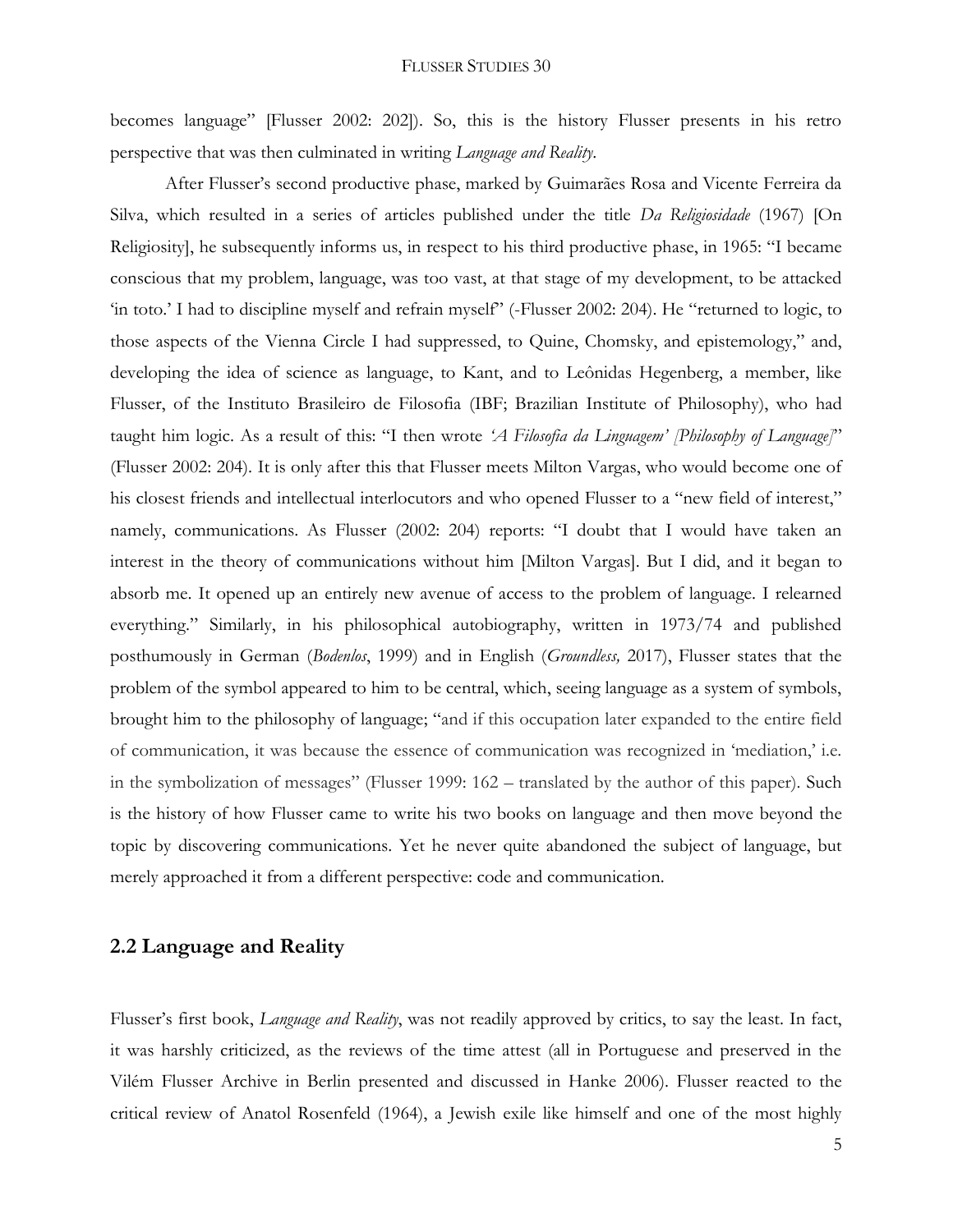respected intellectuals in São Paulo, published in *O Estado de São Paulo*, a prominent newspaper both in São Paulo and throughout Brazil, by writing to Rosenfeld that his critique had "destroyed" him (Flusser 1964).

Generally speaking, there can be no doubt about the importance of language, and obviously language follows rules and so may reality; but the question is whether these rules correlate or can be deduced one from another. It may well be that the rule systems of language and reality operate in parallel, completely independent of one another. Flusser, however, defending "the intimate closeness of language to our intellect" (Flusser 2018: 158), pleads for "the identification of intellect with language" (Flusser 2018: 159) and, moreover, to derive reality directly from language, a project called *Sprachontologie* (language ontology). Yet in his critique Rosenfeld presents some strong arguments against this direct relation, casting Flusser as a victim of etymology, by deducing the history of things from the history of words. And Vicente Ferreira da Silva – to whom, after his death in a car accident, Flusser dedicated four articles, more than to any other thinker, belying the scope of the Brazilian philosopher's influence on Flusser – writes on the book jacket of the 1963 edition of *Língua e realidade* (unfortunately reproduced neither in the later Portuguese edition nor in the English translation, although of considerable importance to contextualize Flusser's work because Ferreira da Silva had, in all his philosophical competence, accompanied it closely), that it is with "great boldness and radicality" ("grande ousadia e radicalidade") that "Flusser equates philosophy and knowledge in general with purely linguistic phenomena, affirming the correspondence between reality and the symbolic system of language."<sup>2</sup> Ferreira da Silva further makes the point that Flusser's "semantic and semiotic reflections" ("reflexões semânticas e semióticas") are considered to be partially inspired by Wittgenstein and Carnap, but considers as "daring" Flusser's thesis that the growth of language is tied to an expansion of reality. An example for what Ferreira da Silva (1963) points to as "certain exaggerations and inaccuracies" ("certos exageros e inexatidões") might be Flusser's claim that language is of such utmost importance that both natural and human sciences "study the same reality: language," which is why according to Flusser "they are complementary disciplines" (Flusser 2018: 162). All their problems could be solved by the study of language, Flusser contended, and all the humanities (*Geisteswissenschaften* [sciences of the spirit]) will turn into a study of language (Flusser

<sup>2</sup> "Flusser equipara filosofia e conhecimento em geral com fenômenos puramente 'linguísticos', afirmando a correspondência entre a realidade e o sistema simbólico da linguagem." (Ferreira da Silva 1963) ("Flusser equipped philosophy and knowledge in general with purely 'linguistic' phenomena, affirming the correspondence between reality and the symbolic system of language." – Translated by the author of this paper.)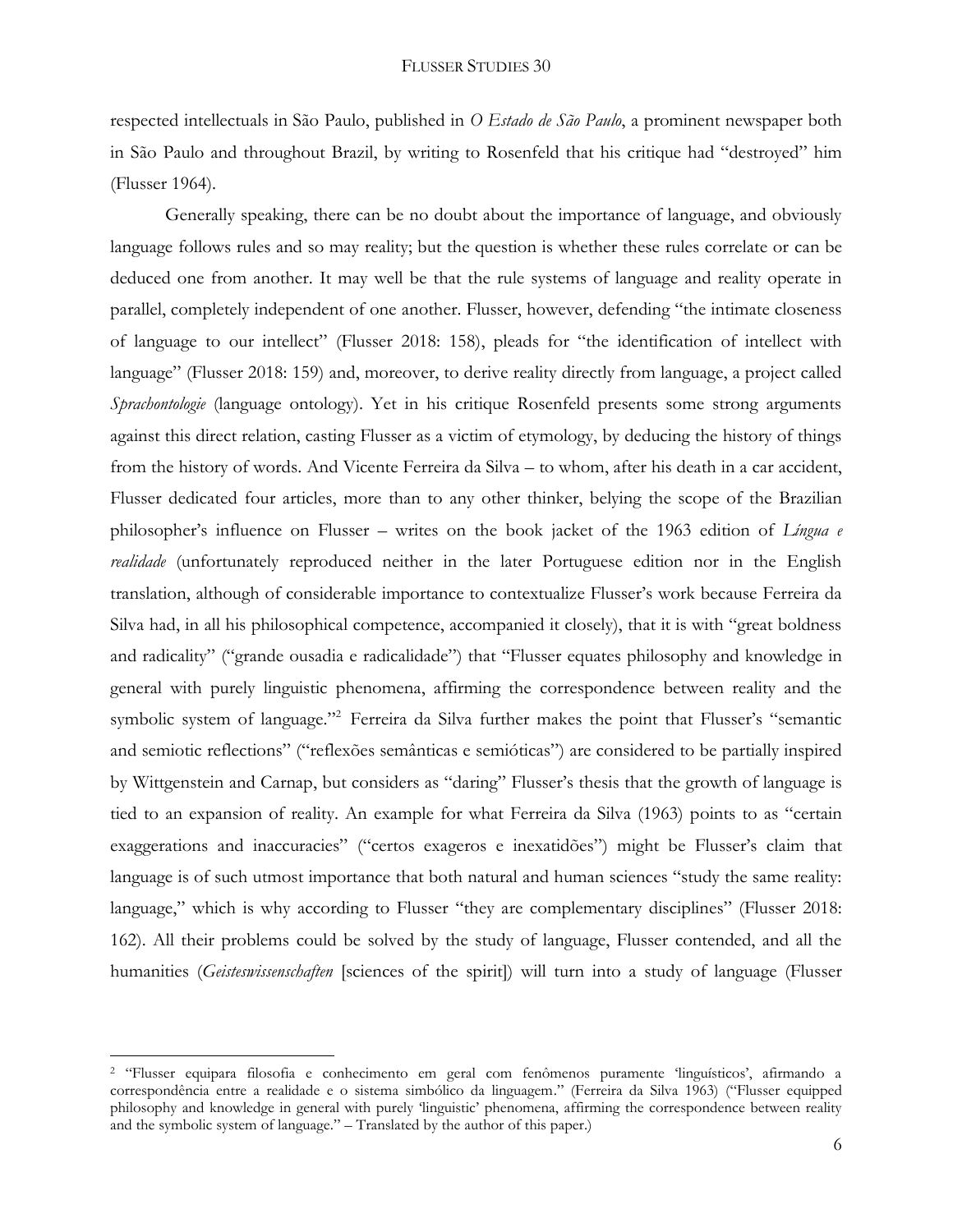2018: 159). Many would not agree with this, and one should not try to protect Flusser from his own mistakes, but rather take the critics seriously.

Flusser's project is a search for order, an order behind the chaos of reality, i.e., a structure to be unraveled by "philosophy, religion, science, and art" (Flusser 2018: 2). These latter are the methods to bring forth a cosmos, and quite similarly, Cassirer in his *Philosophy of Symbolic Forms* affirms that the "ideal world" – what would correspond to a "cosmos" – is opened to us "by religion, art, philosophy, science", as Cassirer (1944: 62) later explains. With *Language and Reality,* Flusser wants to "propose that this structure be identified with language; that knowledge, reality, and truth are aspects of language; that science and philosophy are language research; and that religion and art are language-creating disciplines" (Flusser 2018: 4). He thus connects "the structure of the cosmos with language" (Flusser 2018: 4), using a "vast" concept of language and the phenomenological method based on Husserl (Flusser 2018: 6). Language is what makes up the cosmos, as well as the intellect.

Remarkably, several elements of Flusser's later thought are already present in *Language and Reality*. Flusser himself gives us a hint about this continuity of thought, basing firstly language and later communication on the concept of Aristotle's *zoon politikon*, the "political animal" in need of relating to one another. When Flusser states in *Language and Reality* that the "intellect realizes itself through conversation" (Flusser 2018: 20), or use of language, and that it is by conversation that the intellect "preserves and increases the territory of reality," he calls this "the ontological meaning of the expression of man as *zoon politikon*" (without explicitly naming Aristotle). We find exactly the same reference again at the beginning of his book *Kommunikologie* [Communicology] (published posthumously [Flusser 1998a]) and in his article, "What Is Communication?" ([1973/74] 2002), where he states that communication is an artificial process that relies "on tools and instruments, that is, on symbols ordered into codes"; which makes "man a social animal, a *zoon politikon*," and as such, it is indispensable for him "to make use of the instruments of communication (i.e. language)" (Flusser 2002: 3). So we see here Flusser's transition from the concept of "conversation" to that of "communication."

Likewise, we find in these early works the concept of information, central for Flusser's later definition of communication, such as "[h]uman communication is the production, transfer, and storage of information," understood as "a *conversation* about the world of concrete phenomena" (Flusser [1984] 1993: 233) – translated and italicized by the author of this paper. In *Language and Reality*, we read quite similarly (without using the word communication): "The intellects absorb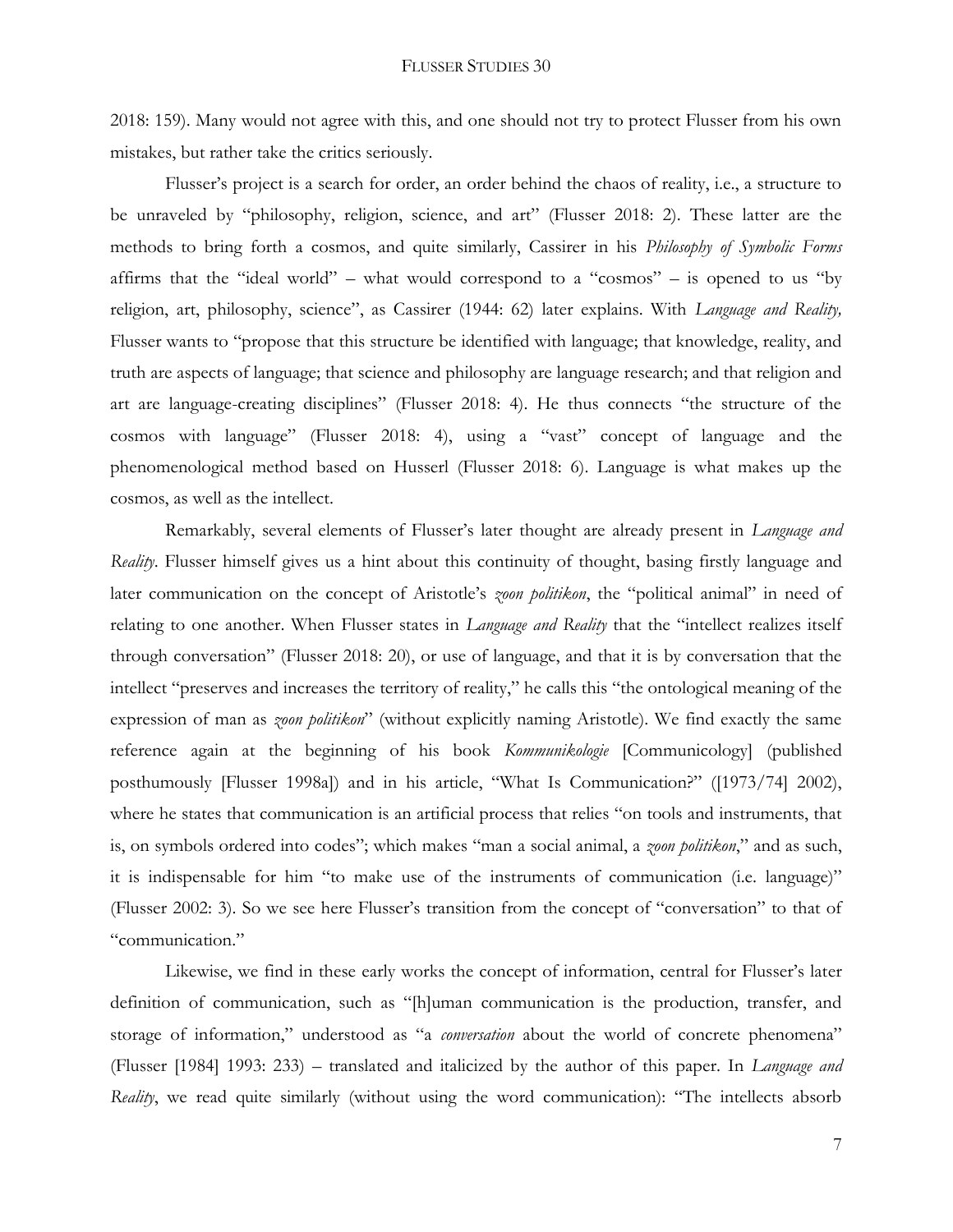information emitted by others, that is, they apprehend and comprehend, and they emit new information, that is, they articulate." (Flusser 2018: 109)

Furthermore, the languages of visual arts and music, especially the former, that become later fields of interest are given considerable attention in *Language and Reality*. Flusser here develops a concept of what he calls "amplified language" (Flusser 2018: 137). Whereas the physiology of developed language is primarily limited to the analysis of "the linguistic phenomena *sensu stricto*," i.e., "language as a set of visual or auditory symbols" called words, apart from this language *sensu stricto* the intellect has access to other "types of symbols (…) language *sensu lato*," which refers "to the vast region of music and the visual arts" (Flusser 2018: 138). Although "similar in their structures," as they also form organizations and different characteristics, music and the visual arts contain an idea that corresponds to the concept of code (not yet used here). As they all are considered to be part of language, according to Flusser the word "art" may be abandoned (Flusser 2018: 141) because music and visual art are "extensions of language," and thereby language *sensu stricto* is "the prototype and the cradle of other forms of language" (Flusser 2018: 152).

The preceding also relates to image communication. In Flusser's graph (see Figure 1), "Physiology of Language" (Flusser 2018: 176, see appendix), representing several layers of language, the center represents conversation based on symbols called words (language *sensu stricto*), whereas the left side "represents the world of fundamentally pictorial symbols, therefore, the visual arts" (language *sensu lato* [Flusser 2018: 105]). When Flusser later claims in *Kommunikologie* (1998a: 78) that in the contemporary communications revolution some codes, such as techno-images, are more characteristic than traditional ones, such as language, we see his later shift of focus from language *sensu stricto* (spoken words) to one based on pictorial symbols, or language *sensu lato* (images). Moreover, when he later turns to arts – be it photography, computational graphics, or aesthetic theory in general – Flusser encounters a field that had long since incorporated his scheme of language *sensu lato*. This early interest is also documented in his letter to Celso Lafer regarding his visit during his 1966 tour through Germany to Documenta director, Arnold Bode, in Kassel (Flusser 1966).

Signaling this continuity, we find an echo of these early thoughts in Flusser's 1985 work, *Into the Universe of Technical Images*. While, as the title indicates, this book addresses technical images, in the end it turns to music. As Flusser elaborates, "I took certain contemporary tendencies as my starting points, for example, the tendency of technical images to become more and more immediate and to repress texts or the tendency of images to become electronic" (Flusser [1985] 2011: 160). And so far,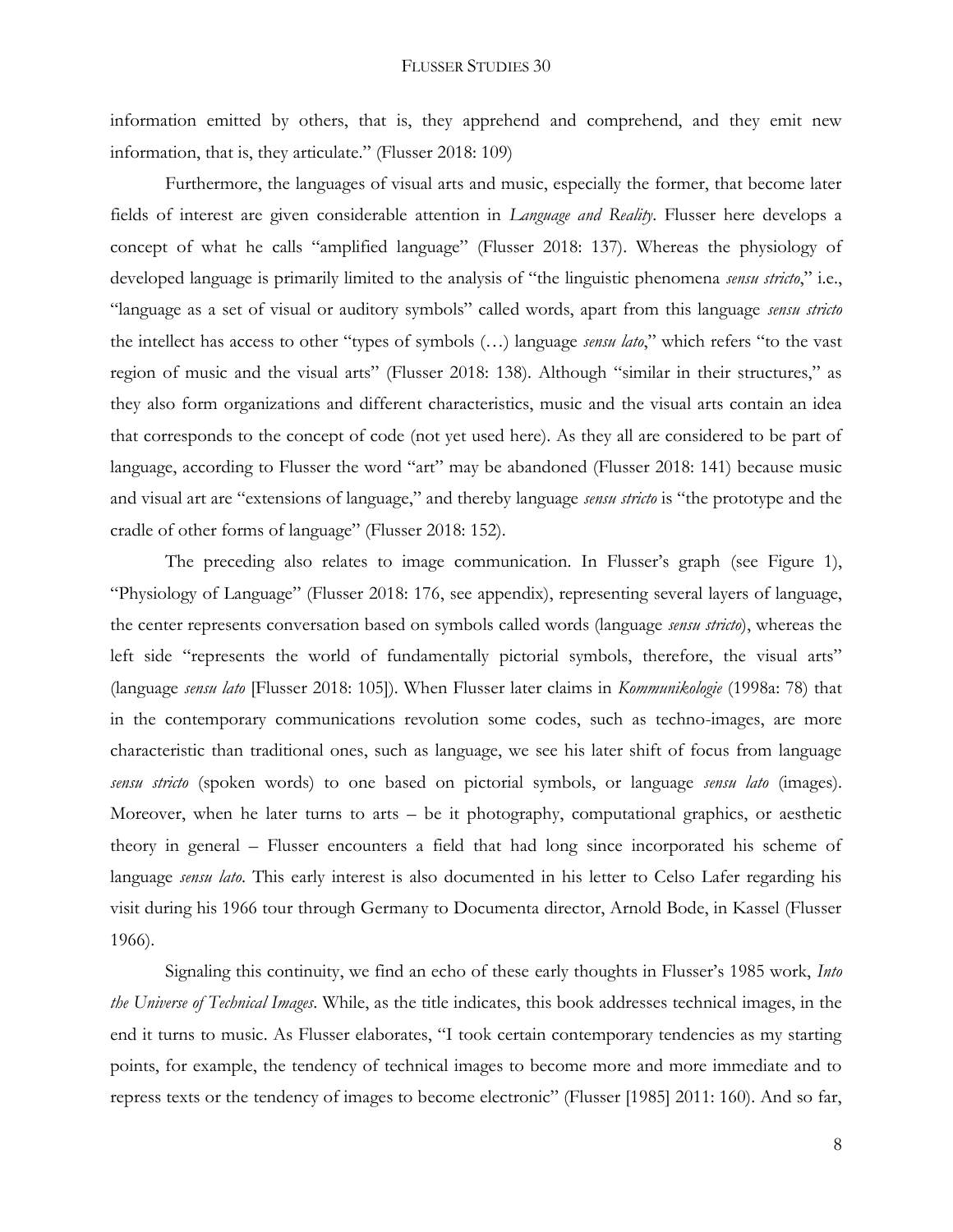Flusser continues, "I have excluded everything to do with ear and mouth, with sound and words, from my thinking. I have omitted the audiovisual character of the universe of technical images" (Flusser 2011: 164). However, as "the world of music is a composed universe, *compose* and *compute* are synonyms. We don't need to wait for electronic music to recognize this quality about music: the universe of music is as calculated and computed as that of technical images" (Flusser 2011: 164). Music and technical images merge, which is, according to Flusser, "the only way the audiovisual character of the universe of technical images can be understood," namely, as "contemporary approaches to making music pictorial and pictures musical," which "have had a long preparation" (Flusser 2011: 165). When Flusser insists that "once they have both become electronic, visual and acoustic technologies will no longer be separable," this harks back to his claim in *Language and Reality* that music and visual arts are languages like speech and of a common origin. Furthermore, as Flusser's book on the universe of technical images addresses "how our current technological society might turn out in the future" (Ramos 2016: 205), we see that Flusser keeps his early framework and adapts it to a new research field, with a perspective change (from language) to technological society.

### **2.3 Philosophy of language**

 $\overline{a}$ 

Milton Vargas remarks in his foreword to Flusser's *Ficções Filosóficas* [Philosophical fictions] (Flusser 1998: 18) that *Philosophy of Language* merits publication because in a way it surpasses its predecessor, *Language and Reality*. <sup>3</sup> *Philosophy of Language* is based on a course, "Filosofia da Linguagem" (Philosophy of language), given at the Instituto Tecnológico de Aeronáutica (ITA; Institute of Technology and Aeronautics) in 1965, which Flusser administered at the invitation of Leônidas Hegenberg, one of Flusser's teachers at the IBF, and whose course "Symbolical Logic" Flusser had attended. (Hegenberg also accompanied the production of Flusser's lectures, so there probably was some kind of exchange between them.) Apart from reaffirming the primacy of language for the intellect and the world, Flusser's second book adds some new aspects, e.g. the focus on the proper name, seen as the source and center of language (Flusser 2016: 43).

A comparison of the two titles that underlines Vargas' opinion might be noteworthy. *Language and Reality*, the first book, directly tackles one of philosophy's oldest problems, *reality*, and combines it with another heavyweight in terms of problem solving, *language*, altogether quite unlikely to be resolved by a beginner in his first contribution to academia. *Philosophy of Language,* in

<sup>3</sup> In Portuguese *"*merecia ser transcrito em livro, pois de uma certa forma supera o do livro anterior."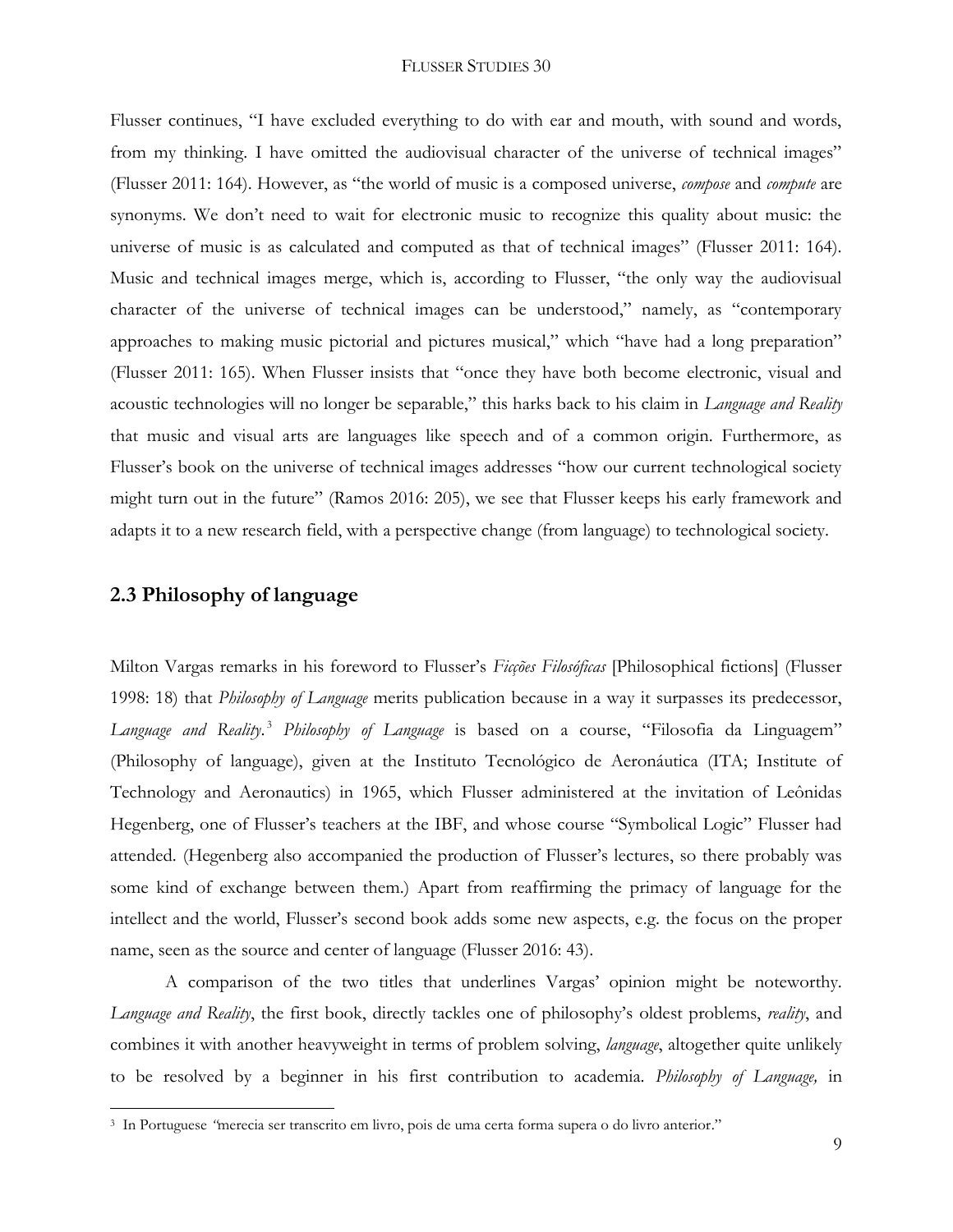comparison, is less pretentious and is intended as a contribution to a field, not a final solution. This could be considered a step toward academic maturity.

It is well known that Flusser joined the Brazilian Institute of Philosophy in the late 1950s, but it is rarely discussed what this meant for his intellectual trajectory. Flusser was a welcomed newcomer in academia and entered a circle of mature academics whose theory preferences were well established – Ferreira da Silva being perhaps the most important name (see also Hennrich 2009), along with Miguel Reale and Leônidas Hegenberg. <sup>4</sup> According to his own words, Flusser soaked up everything he could, eager to learn about philosophy and continue the path of academics so abruptly interrupted in Prague by his forced emigration. There is a small translation error in the English version of *Philosophy of Language* that gains some importance here: Flusser refers to a course of Hegenberg's given "here at the institute" ("este instituto"), presumably referring to the place of the lecture, the ITA, Brazil's Institute of Technology and Aeronautics ("Prof. Hegenberg said during his last lecture here at the institute" [Flusser 2016: 116]). However, in the Portuguese version Flusser states "given at IBF," the Brazilian Institute of Philosophy. If anything was discussed at the ITA, a military aviation school dealing exclusively with the formation of armed forces with emphasis on teaching – and not by chance one of the few academic institutions preferenced in 2020 by the Bolsonaro administration for recruiting administrators from among its staff members – it is clearly not a place for contemporary philosophical and academic discussions in the manner of IBF, home to an elitist circle of philosophers.

Hegenberg's academic field was Symbolical Logic (see also his book *Lógica Simbólica* [Hegenberg 1966]), and Flusser's numerous references to this subject in *Philosophy of Language* are in all likelihood due to Hegenberg's influence. As initiated by the Vienna Circle of Neopositivism, and Wittgenstein (who was not a member of the Vienna Circle but was of strong influence there), Symbolical Logic was a project to cure language from its inaccuracies. On the other hand, Ferreira da Silva's oeuvre, although complex and involved in "some of the most decisive crossroads of 20thcentury philosophy" (Petronio [1964] 2010: 19, my translation), placed a focus on the linguistic turn of symbolical logic as initiated by Wittgenstein, as well as on existentialism based on Husserl, Buber, and Heidegger. Given the close relation between Ferreira da Silva and Flusser, it is not surprising that we find parallels between Heidegger's concept of language as presented by Ferreira da Silva ([1964] 2009a) in "A Concepção do Homen Segundo Heidegger" [The concept of man according to

<sup>4</sup> Flusser's *Travel Library* in the Vilém Flusser Archive in Berlin contains the considerable number of eleven books of Ferreira da Silva, sixteen of Reale, and two of Hegenberg.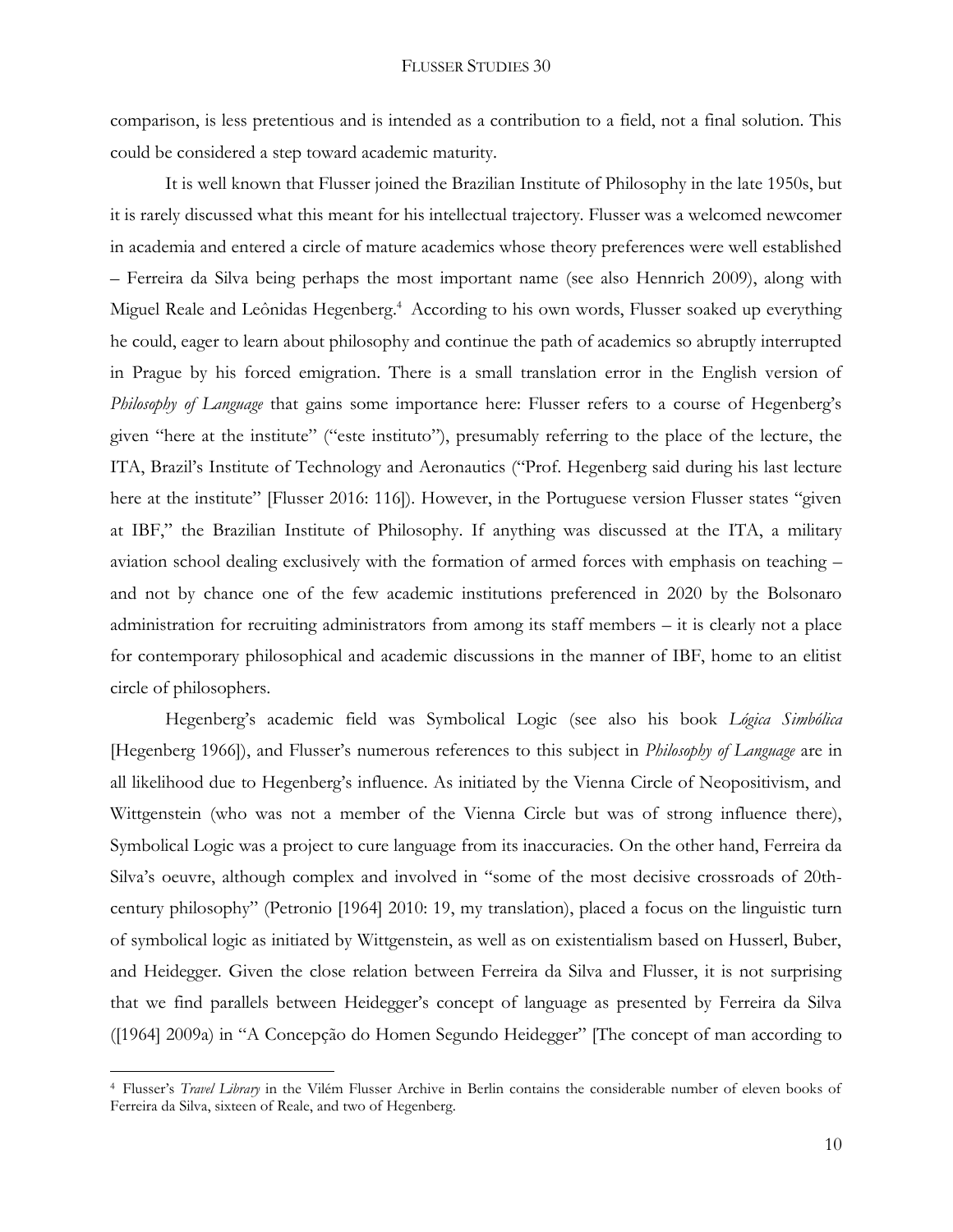Heidegger] and Flusser's *Language and Reality*. This affinity is due to the close intellectual cooperation and exchange in the intimate group of the IBF. The context of these discussions is why Flusser, in presenting *Philosophy of Language*, refers to "Existentialism and Neopositivism" (Flusser 2016: 11) represented by Ferreira da Silva and Hegenberg. Flusser's idea is to solve the Gordian knot of the complex relationship between language, knowledge,cognition, and reality by a simple stroke: he identifies "the intellect with the field of languages" (Flusser 2016: 22) and therefore makes the bet that everything is based on language, even philosophy itself; as he envisions, "every philosophy is, in the end, a philosophy of language" (Flusser 2016: 113). He thus considers "philosophy of language" a pleonasm, because philosophy is *always* about language (Flusser 2016: 9), which explains why "[p]hilosophy as the critic of language," and "therefore, philosophy 'tout court,'" becomes the theme of Flusser's second book. The solution to the traditional philosophical problem of "the theory of knowledge," together with "the classic problem of the relation between knower and known" and, further, "to identify the categories of reality and of knowledge as the rules of knowledge" (Flusser 2016: 87) leads Flusser to the conclusion that "knowledge would be anterior to knower and known. In other words: knower and known would be two aspects of the process of knowledge," brought forth in "the discourse of language" (Flusser 2016: 87). Knower and known ontologically become "the external world" and "I"; both are "two aspects of discourse, and ontologically posterior to it" (Flusser 2016: 87).

It is noteworthy that Flusser's claim that linguistic analysis be identified with ontological analysis (Flusser 2016: 88) is not in line with Heidegger – who was otherwise highly appreciated by Flusser. Although he draws widely from Humboldt's language theory, Heidegger in his reflections on language – on the basis that it is unclear, for example, due to several questions that arise, such as "what kind of Being goes with language in general?" (Heidegger 1962: 209) – comes to the conclusion that "Philosophical research will have to dispense with the 'philosophy of language' if it is to inquire into the 'things themselves' and attain the status of a problematic which has been cleared conceptually" (Heidegger 1962: 209-210). This attitude demonstrates that merely recognizing the importance of language does not necessarily imply attributing to it a central role in ontology, as Flusser does. For instance, does the difference of transitive and intransitive verbs consulted by Flusser (2016: 91) really affect our perception of reality, as Flusser would have? Given the unclear status of language, it is not plausible that its structure should provide us with categories capable of capturing reality; this impasse is not a problem only for Flusser, but for philosophy of language in general, and it presents a motive to abandon the project (as Flusser later did).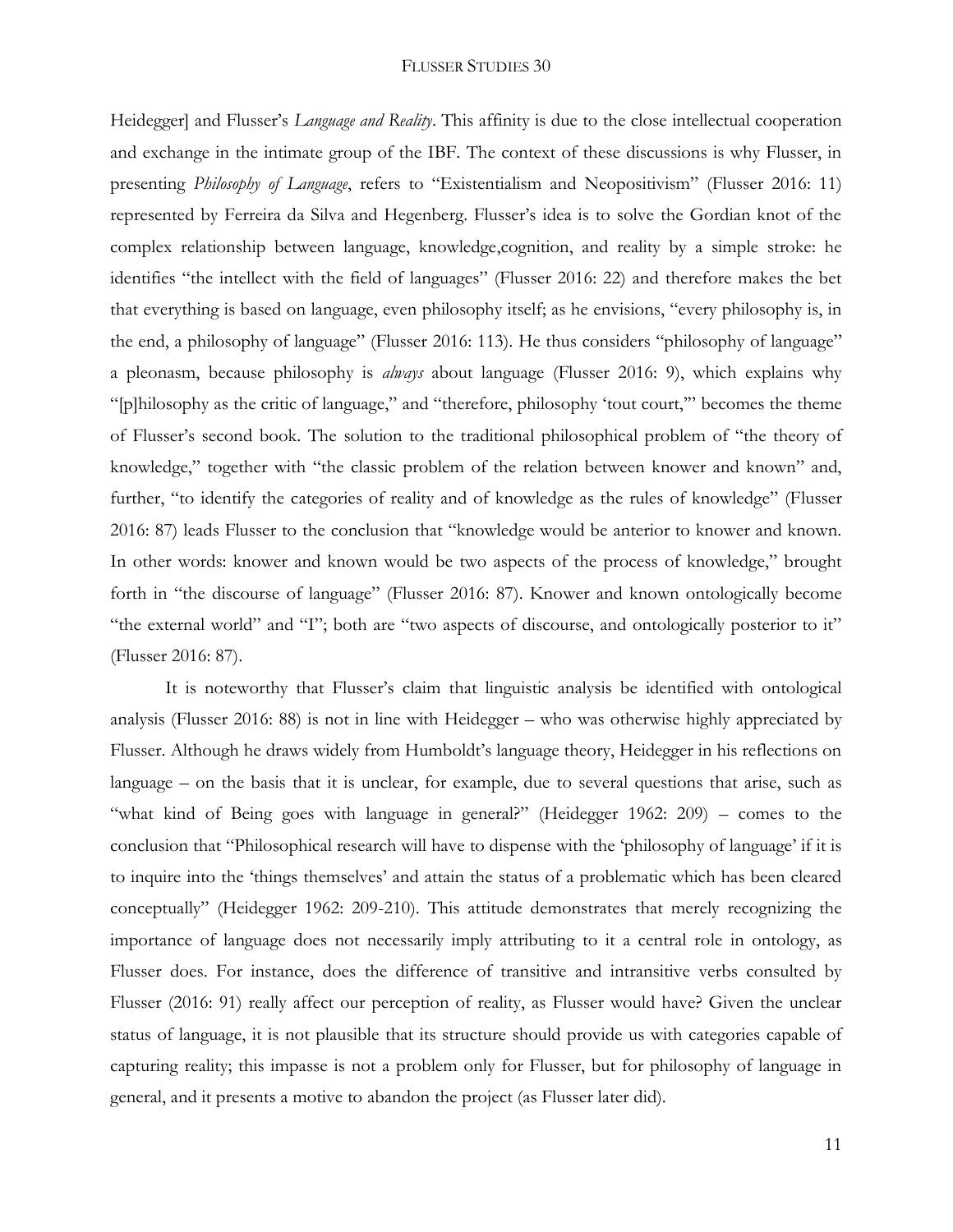At this stage, however, Flusser does not follow Heidegger but rather the linguistic turn toward the philosophy of language as well as language and reality, which had been discussion topics of the IBF and of Ferreira da Silva (Petronio 2010: 22). Flusser connects to these discussions of his teachers; for instance, Ferreira da Silva proposes in *Dialética das Consciências* (1964 [2009b]) [Dialectic of consciousness – a book present in Flusser's *Travel Library* in the Flusser Archive in Berlin] "a key to overcome the dyad of subject and object" ("uma chave de superação da díade sujeito-objeto") (Petronio 2010: 28), and Flusser declares in *Philosophy of Language* "I believe to have overcome the nefarious dichotomy (…) subject/object, which adheres to classical epistemology and ontology like a plague" (Flusser 2016: 40). This quest is still preserved in Flusser's last and uncompleted manuscript, published posthumously in 1994, *Vom Subjekt zum Projekt* (*From subject to project: Becoming Human*), which proposes "projection" as a way to overcome the dyad of subject and object.

The importance of conversation stressed by Flusser can also be traced back to Hölderlin, mediated through Ferreira da Silva and Heidegger. Flusser writes, "Selves are an aspect of conversation, that is: Selves are how the conversation processes itself. That is how we should interpret Heidegger's phrase, 'We, human beings, are a conversation' [*Gespräch*] ["Nós somos conversação" [Flusser 1965: 167] in the original Portuguese edition; here also the phrase is quoted in German: "ein Gespräch wir sind"], and that is how we should attempt to define the term 'Self'" (Flusser 2016: 64). Flusser here mistakes Heidegger as the source of the quote by Hölderlin. Accurately Ferreira da Silva (2009b: 172) writes, "'Nos somos um diálogo', dissera Hölderlin" ["'We are a dialogue,' said Hölderlin"]; and the source of this phrase of Hölderlin's is, in German, also cited by Heidegger: "In der jüngst wiedergefundenen Hymne 'Friedensfeier' singt Hölderlin (…) 'ein Gespräch wir sind'" ["In the recently rediscovered hymn 'Peace Celebration,' Hölderlin claims (…) 'we are a conversation'] (Heidegger 1985: 171). Not only is Heidegger a main reference for Ferreira da Silva as well as for Flusser, but also the book in which Heidegger credits Hölderlin, *Unterwegs zur Sprache*, is highlighted by Flusser (2002: 201) as one of his marking influences in his first productive phase, as mentioned earlier. The underlying intention here, to demonstrate the primacy of conversation and discourse to the Self and the external world, is an idea also found in Ferreira da Silva when he writes, "man (…) depends on communal life, as a creature of this existential communication" ("o homem (…) depende da vida em comum, sendo uma criatura dessa comunicação existencial" [Ferreira da Silva 2009b: 172]); "sheer timeliness of intersubjective connection" ("pura atualidade da conexão intersubjetiva") (Ferreira da Silva 2009b: 172-173); and that "the Other emerges as a condition of our private Self" ("o outro surge como condição de nossa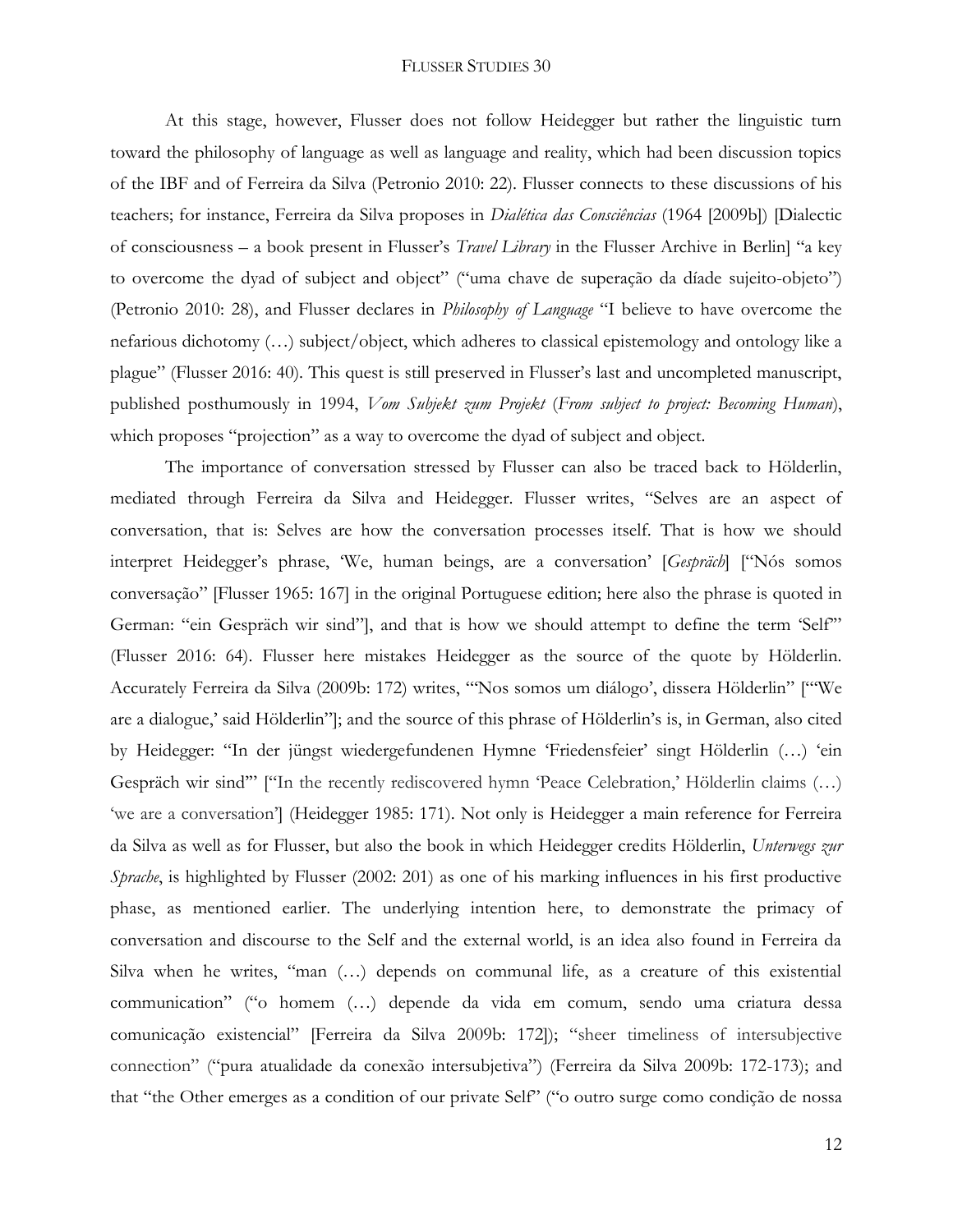consciência particular") (Ferreira da Silva 2009b: 173). And this social condition as a vital determination of the human being "to be with each other" ("o seu 'ser-com-o-outro' [*Miteinandersein*]"), was, according to Ferreira da Silva (2009b: 183), clearly worked out by Heidegger. Ferreira da Silva also presents Martin Buber's idea that the basis of language lies in relations (Ferreira da Silva 2009b: 186) as well as Heidegger's claim that the beginning of language is poetry (Ferreira da Silva 2009b: 187). We do not propose that Flusser simply parroted these proposals but rather that they were topics circulating and discussed in the IBF and taken up by Flusser.

Along these lines, according to Flusser (2016: 59), both the (external) world and the Self are results of conversation: there is no world external to language, and the same holds for the Self. The place of the Self, where it is developed, is conversation, which is also where "a fabric of phrases united by links called 'arguments'" (Flusser 2016: 63) occur. At certain places in this fabric "the threads of the argument crisscross, regroup, and reformulate," and "these moments of the process of conversation are the knots of the fabric" (Flusser 2016: 63). Thus, conversation is the intellect's field, in which thoughts crisscross in crossing points that are called "Selves"; this is the context in which Flusser cites Hölderlin's phrase mistakenly attributed to Heidegger mentioned above, according to which man is essentially based on conversation, and which is how we should define the term "Self" (Flusser 2016: 64). A "knot" of phrases "is the only intellectually satisfactory meaning of the term" (Flusser 2016: 64); accordingly, the "Self" is seen as a "knot of phrases" in conversation (Flusser 2016: 86), open to different conversations in several languages of a common foundation (Flusser 2016: 66). What is valid for the Self is also valid for the external world; both "are nothing but horizons of language" (Flusser 2016: 71). First comes the meaning (of a word), and it is the "will to want to determine the meaning of words that the external world and the Self emerge" (Flusser 2016: 72). Flusser confesses he has lost faith both in the existence of the reality of the external world and in that of the soul; both must be put "in phenomenological parentheses" in order to be able to follow his arguments (Flusser 2016: 72).

However, abandoning philosophy of language, as Flusser did, does not equate abandoning fruitful concepts developed in this context that can be maintained and transferred, which is what we see; concepts such as "sign" and "meaning," "project" (*Entwurf*), "technological world," "knot," "discourse," "dialogue," "information," and "entropy," as will be shown.

In accordance to Ferreira da Silva's observation of Flusser's reflections being semantic and semiotic in character, when Flusser, in *Philosophy of Language*, first reflects on the term *philosophy,* he defines it as "a purely linguistic activity" (Flusser 2016: 2) – based on words –, and "a conversation"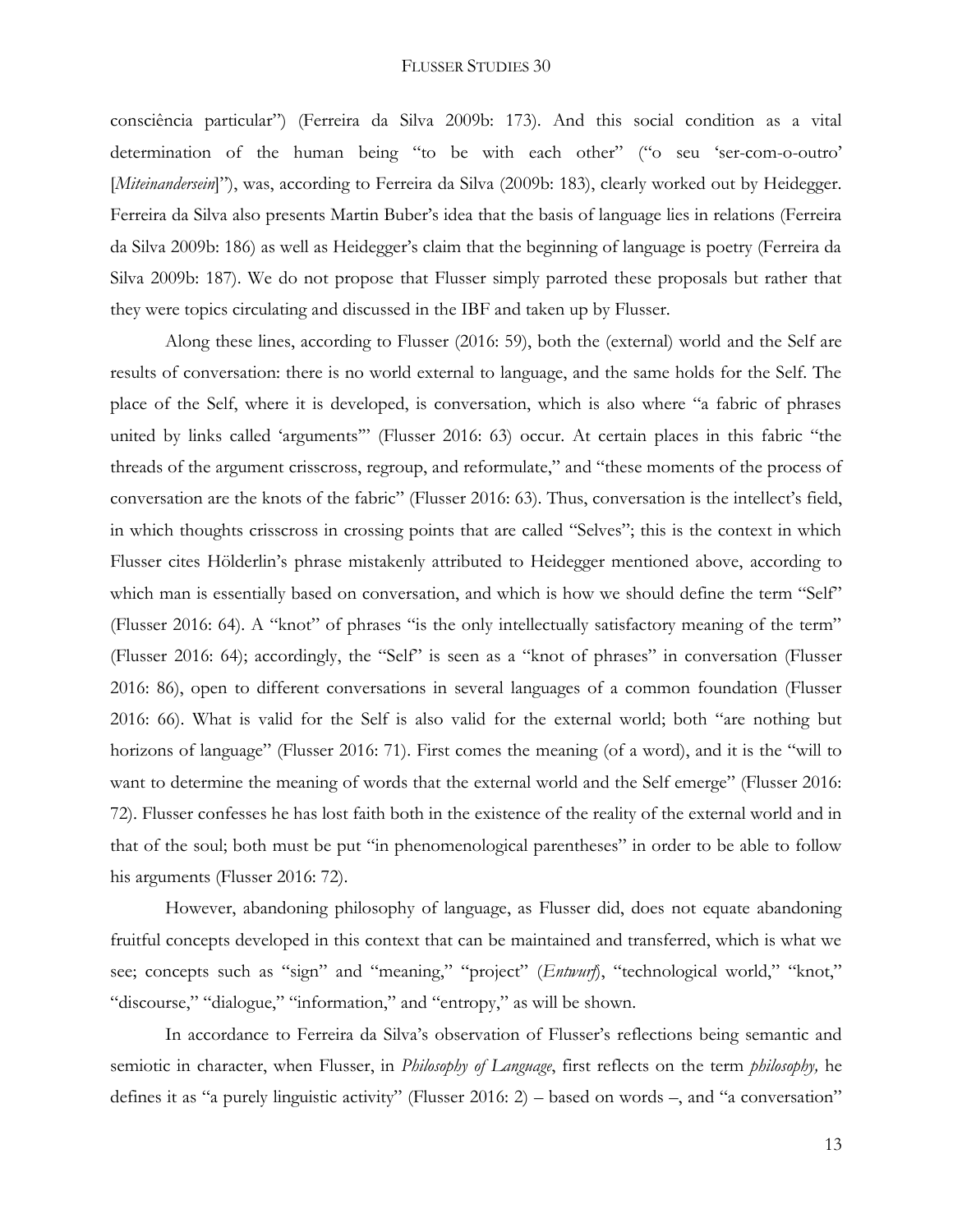(Flusser 2016: 3) that involves signs and meanings (Flusser 2016: 8). Flusser's definition thereof – "Signs are what introduces us to meaning; however, they conceal that meaning for the same reason." (Flusser 2016: 8) – corresponds to semiotic definitions of the sign as present/absent, i.e., where the material sign vehicle is considered present and the meaning absent. Signs according to Flusser can be grouped into systems, called languages, and "languages are systems of signs," whereby signs within languages are defined as "symbols" (Flusser 2016: 8). Symbols are used to define language ("The collection of all symbols is called 'language'" [Flusser 2016: 130]), and they represent a meaning: "All words are symbols; entities that signify something, point to something, and substitute something" (Flusser 2016: 130). Words serve to bring forth an order or cosmos, already a quest in *Language and Reality*, and now also in *Philosophy of Language*: "'Order,' and 'cosmos,' are synonymous with 'a set of regulated symbols,' therefore, synonymous with 'language,' as we have defined the term" (Flusser 2016: 120). Additionally, the situation of use and thus a pragmatic perspective is considered, in calling a situation "meaningful when it contains signs" and "ordered (…) when it has symbols contained in languages" (Flusser 2016: 8-9). This semiotic framework is later, and within the context of communication theory, maintained and expanded by Flusser, replacing the more general concept of "code" for "language." In *Kommunikologie* Flusser defines human communication as based on tools and instruments; namely, symbols arranged into codes (Flusser 1998a: 9); furthermore, the human is defined as a new kind of animal that organizes symbols into codes for the purpose of storing information, and a symbol as a tool intentionally produced to serve for communication (Flusser 1998a: 74-75). The World, in this sense, is a "Codified World" that is also the title of an article in which Flusser writes, "[a] code is a system of symbols. Its purpose is to make communication between people possible. Because symbols are phenomena that replace ('stand for') other symbols, communication is a substitute: it replaces the experience of 'that which it intends.'" (Flusser 2002c: 36-37) By indicating that "stand for" is a quote, Flusser is obviously referencing the scholastic definition of a sign as something that stands for (*stat pro*) something else (*aliquid stat pro aliquo*), passed on in philosophy since at least 1200 A.C. (Bühler [1934] 1982: 40). All types of material can serve for the construction of symbols (Flusser 1998a: 77), and thus it is not surprising that, as early as 1969, Flusser (2002: 205) refers to Umberto Eco's project of semiotics, and later repeatedly until 1990 (Flusser 1996: 149). Thus, the semiotic coinage is a *basso continuo* in Flusser's work.

A further example of the transfer of Flusser's leanings from language to communication is when he declares both language and communication in the existentialist manner as a "project against death." In *Philosophy of Language* (2016: 129-130) we read that the phrase is a project, and that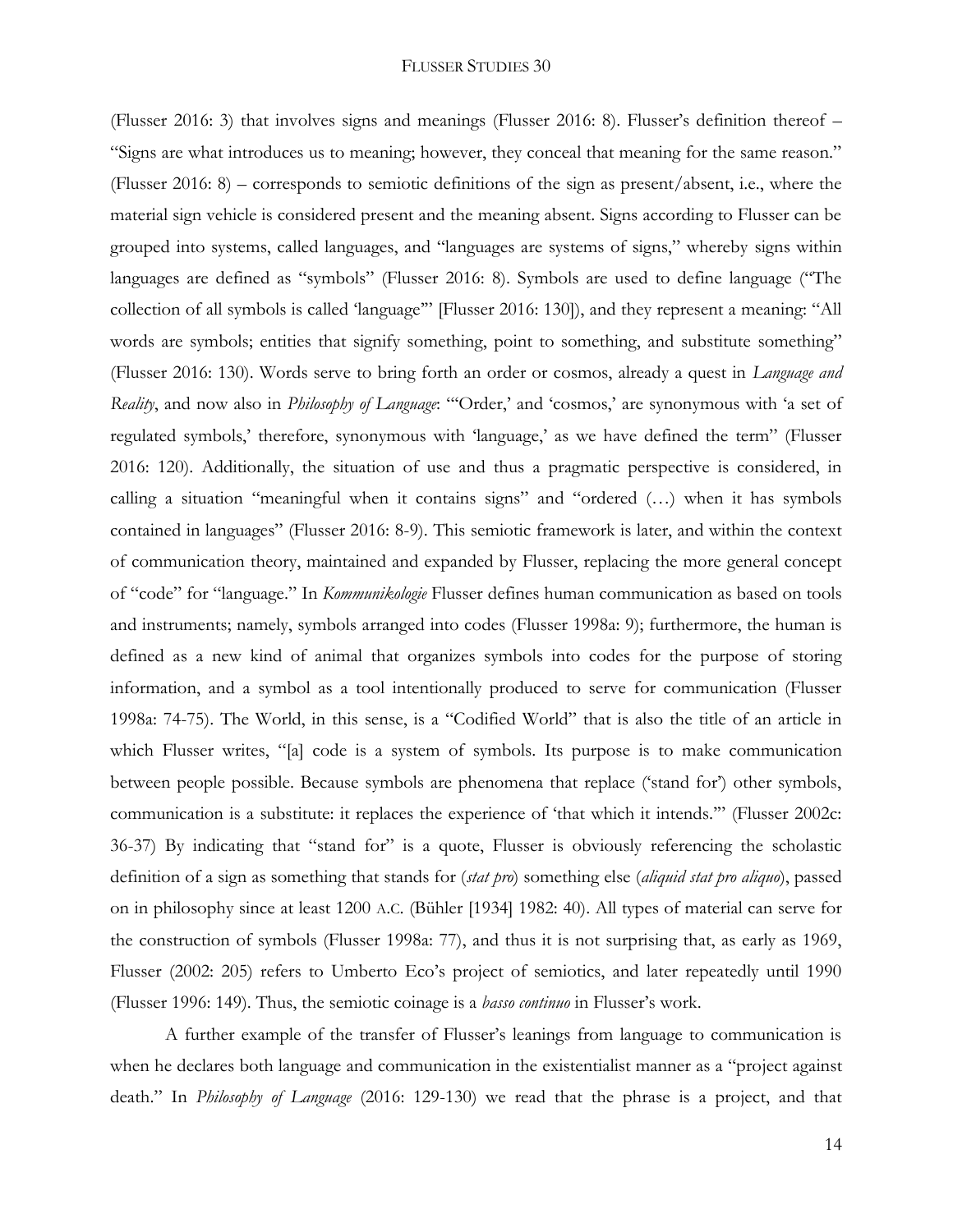"everything we say is said in order to negate death. I can, therefore, define the phrase as a predicative project against death" (Flusser 2016: 94). Progressively, by predicating, the discourse distances itself from the borderline situation of death (or nothingness, that which is behind language), and thus creates reality, a protective cover from nothingness and death (Flusser 2016: 94). Later, in *What Is Communication?* it is expressed as: "Human communication is an artistic technique whose intention it is to forget the brutal meaninglessness of a life condemned to death. By "nature," man is a solitary animal, because he knows he will die (...). Certainly, no one can live with the knowledge of this fundamental solitude meaninglessness, [which is why] man communicates with others." (Flusser 2002: 4) In this way, the "existential analysis of discourse" (Flusser 2016: 94) turns into the existential analysis of communication.

Communication is evidently related to dialogue, and Flusser's high estimation of dialogue is often attributed to Martin Buber's influence, but another source at least as important is Plato (probably the most cited author throughout Flusser's work). In *Philosophy of Language* Flusser states, "[t]o really philosophize is to read, to write, to talk to others, and to talk to oneself through that internal dialogue that Plato calls thinking" (Flusser 2016: 3). Thus dialogue, in this context, is so fundamental to Plato as to deliver the model for thinking. Flusser further states that "Platonic tradition, which I picked up in school, is decisive for me (…) Plato [was] the basis of my thinking" (quoted after Guldin & Bernardo 2017: 390); and, reinforcing: it is the dramatic beauty as expressed in the Platonic dialogues that "turned Plato to a fundament of my thinking" (quoted after Guldin & Bernardo 2017: 390). The continuity of his thinking regarding Plato is shown when Flusser, in finalizing *Into the Universe of Technical Images*, states: "The following considerations regarding (…) the emerging society rely on a social model, namely, that of Platonic utopia, slightly adjusted" (Flusser 2011: 141). The outstanding importance of dialogue in Flusser has come a long way, so to say, and should be seen in this tradition.

Flusser's understanding of language, furthermore, does not cover only "strictly spoken language" but also written language, writing, and the alphabet, as well as "other languages such as music, dance, etc." (Flusser 2016: 58) – although these are not treated in detail. Therefore, as Sean Cubitt remarks in the foreword of the English translation of *Philosophy of Language*, "these lectures already suggest that language may not be restricted to the verbal, but might also include the figurative arts," thus including "the non-verbal aspects of human experience" in Flusser's reflections (Cubitt 2016: xiii). Moreover, when Flusser starts his analysis in *Language and Reality* with the statement that thought is "a linguistic activity that develops within the field of [a] particular language" (Flusser 2016: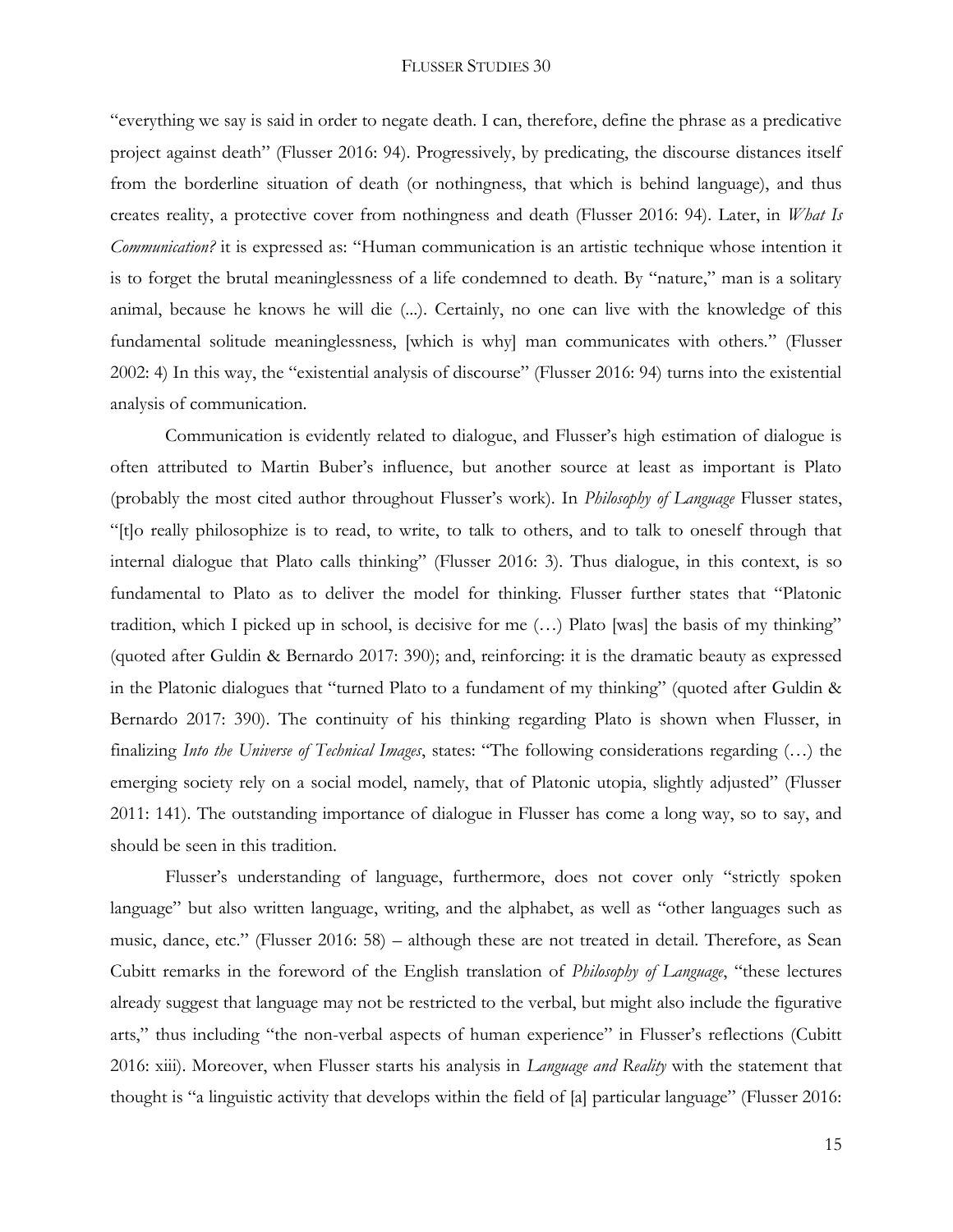11), and then arrives at the "conviction [that] the sciences, the arts, and the religions, in sum, all forms of mental activity, are the progressive elaboration of symbols, which serve as elements of this activity" (Flusser 2016: 12), this is not only, as mentioned earlier, an echo of Ernst Cassirer's *Philosophy of Symbolic Forms*, but also referenced in *Language and Reality* and highlighted in italics, accompanied by a comment not translated in the English version stating that italicized titles are considered essential to the argument of the book.<sup>5</sup> Beyond that, regarding the alphabet, sciences, arts, and religions, Flusser lists some themes that he will later elaborate on, and which at this early stage already were in his purview.

In *Philosophy of Language* Flusser also presents for the first time, and canonically, his version of the second law of thermodynamics and entropy (Flusser 2016: 117-119), which he would use innumerous times throughout his oeuvre. The general tendency of the universe, according to Flusser, heads toward thermic heat death (*"Wärmetod"* is Flusser's term in German) and from a state of order to a state of disorder: entropy. However, there are "islands" in this universe governed by an inverse tendency, where "disorder diminishes and order increases," that "inform," a context in which Flusser presents the traditional understanding of information: "The increase of information is the opposite of entropy, it is, as it is commonly referred to today 'negentropy'" (Flusser 2016: 118). The science that treats such negentropy is cybernetics, and "cybernetics studies phenomena that are opposite to the general tendency in nature," i.e., it studies the increase of information. "Reality" is nothing but "situations of increased reality," and man a "being that negates entropy; that negates increasing disorder" (Flusser 2016: 119). On the other hand, man is inserted in a universal tendency toward entropy he cannot escape, which is why "man is an absurd being" (Flusser 2016: 119).

Conversation is defined on the basis of predication as "that linguistic movement that predicates names" (Flusser 2016: 115), and it is through predication that conversation increases information, just as the predication of proper names toward common names "fundamentally guarantees language as a negation of entropy" (Flusser 2016: 126). Correct phrases constitute a situation of reality, and "the body of the discourse" as a whole "establishes a cosmos," or "reality," which "becomes a discourse" (Flusser 2016: 132), and the same holds for "Selves"; they "are like imaginary points where phrases crisscross within the field of thought" (Flusser 2016: 132-133). "'I'

<sup>5</sup> Flusser's general comment preceding the bibliography in the original Portuguese version of *Language and Reality,*  consequently omitted in the English translation, states: "As obras grifadas são consideradas essenciais para o argumento desenvolvido neste trabalho" [Italicized titles are considered essential to the argument elaborated in this work] (Flusser 2018: 235). For example, Cassirer's *Philosophie der symbolischen Formen* (in German) was italicized (Flusser 2018: 237), thus, unfortunately, the English translation does not provide the distinction provided by Flusser in the original text regarding the importance of Cassirer's and others' works.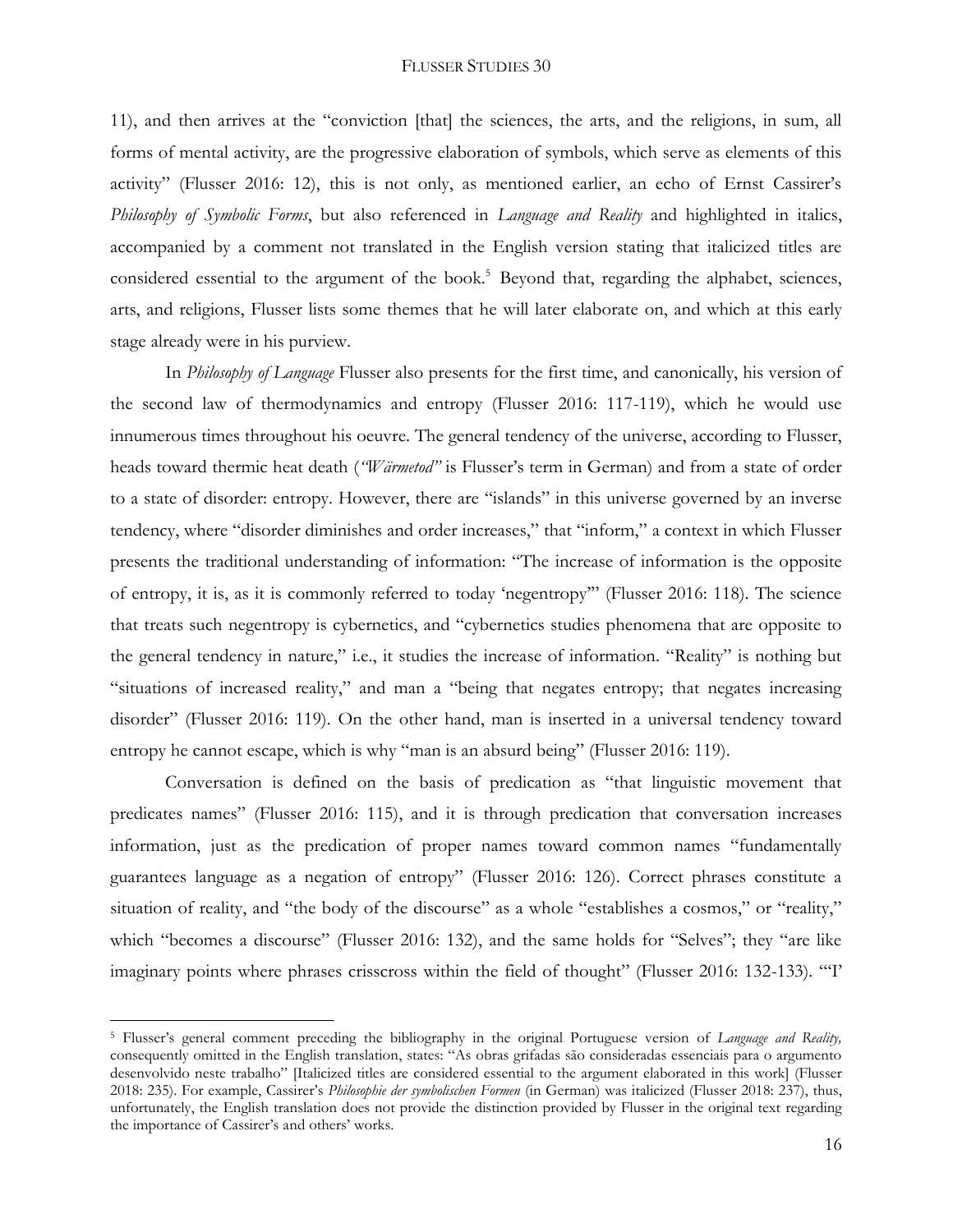becomes a concept relative to conversation, that is, (… ) I am because I realize a cosmos in conversation with other Selves" (Flusser 2016: 133). In negation of nothingness, "it is in conversing that I negate death. Conversation is my negating answer to death. Conversation is my immortality" (Flusser 2016: 133). Entropy, and its negation, in this way, is given an existentialist reading.

This thought is connected to the philosophy of language by Flusser in considering "'increased information' and 'linguistic discourse'" as "very similar terms," and "basically, cybernetics studies this aspect of language" (Flusser 2016: 118). The "entire negentropic tendency, is an articulating tendency" (Flusser 2016: 118), articulating the inarticulated experience (*"Erlebnis,"* in German), and conversation is the negentropy of life (Flusser 2016: 119). Man is opposed to "raw lived experiences," which is why "within man (...) information increases (...). In this opposition, of man against the entropic set from which he leapt, resides human dignity" (Flusser 2016: 119). Thus, it is language activity that goes against entropy: "Language, as a set of conversations that tend toward an increase of information, is the negative answer to entropy" (Flusser 2016: 119), which is why discourse "can be considered as an informative process that is opposed to entropy" (Flusser 2016: 131). This argument is later maintained, merely substituting "communication" for "language," as in *What Is Communication?*: "Human communication (...) is 'negatively entropic" (Flusser [1973/74] 2002: 5), "a process directed against the general entropic tendency of nature" (Flusser 2002: 6).

This relates to the transfer of the concepts of the knot, information growth as opposed to entropy, and the Self brought forth by these from conversation to telematic society, described in *Into the Universe of Technical Images*. Telematic society, accordingly, "is like a dialogical net through whose threads information runs from knot to knot, (…) human and artificial intelligences, where the information accumulates to be stored, computed into new information, and finally sent on to other knots, [whose sum] increases steadily. Therefore the net must be regarded as an unnatural system. For in nature – viewed as a system – the sum of available information steadily decreases." (Flusser 2011: 115). To act in this way in order to bring forth telematic society is "seen as an expression of human freedom [understood] as a decision to oppose natural entropy. In other words,  $(...)$  as a technology derived from the human will to free itself from the second law of thermodynamics, from decay, from oblivion, from death" (Flusser 2011: 115). The knots that in *Philosophy of Language* were called the "Self," now become the "I": "To the extent they represent human (…) memories, the knots in the telematic net are known in ordinary language as 'I'" (Flusser 2011: 115).

Finally, present in *Philosophy of Language* is the reflection of the impact of the natural sciences (Flusser 2016: 136-137), with a reference to Hegenberg's (1965) work, *Introdução à Filosofia da Ciência*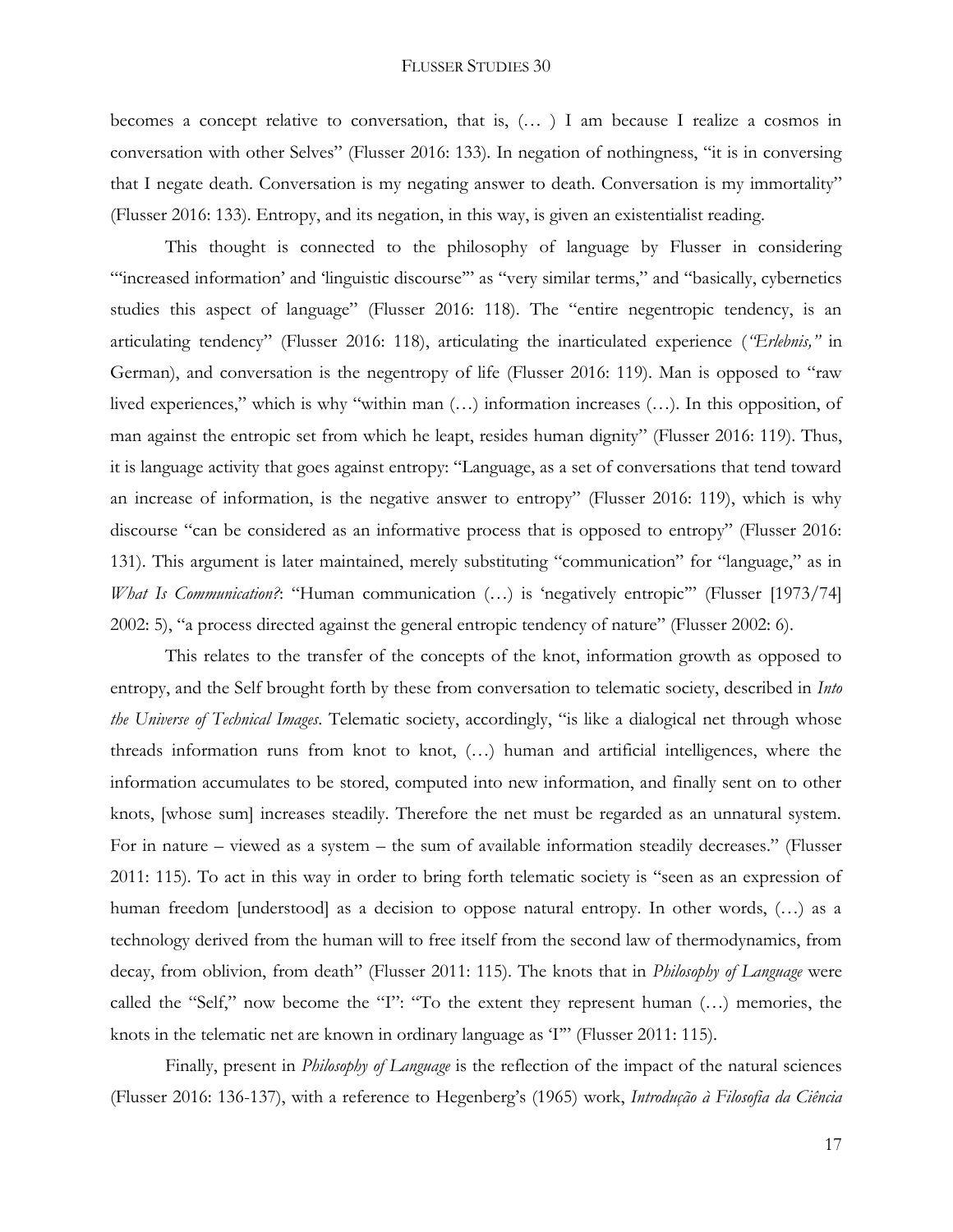[Introduction to the philosophy of science] (Flusser 2016: 138). The "secondary reality" established by "instruments" developed by science, the "technological world that surrounds us," threatens "to extinguish the discourse's subject" (Flusser 2016: 140). With his project, the *Philosophy of Language*, Flusser wants to show a way out of the crisis of modern natural science and the technological world created by it, along with its threat to the subject, without falling into the pessimism of existentialism. This is what Flusser considers "the very basis of my thought" (Flusser 2016: 141), while simultaneously mapping out a considerable part of his later works.

## **Conclusion**

Language was Flusser's first academic field of research; his leading idea, to derive literally everything from language – reality, the world, the I, both natural and human sciences, as well as philosophy – was obviously equally oversimplifying and overambitious; he desisted from this course after writing his first two books on the subject, *Language and Reality* and *Philosophy of Language*, and in his later development shifted his focus first to communication and then to image communication, arts, and telematic society. He thereby maintained a series of initially applied useful concepts, such as a broader concept of language as symbolic form, the concepts of entropy and information, the interpersonal foundation of communication and social life, and the constructive nature of reality, its dialogical and processual character, and  $-$  given the social quality of humankind and the I  $$ interaction processes involving language, communication, and mediation.

### **References**

- Austin, J. L. (1962). *How to Do Things with Words.* The William James Lectures delivered at Harvard University in 1955. Cambridge, MA: Harvard University Press.
- Bühler, K. ([1934] 1982). *Sprachtheorie. Die Darstellungsfunktion der Sprache* [Language theory. The representation function of the language]. Foreword by Friedrich Kainz. Stuttgart: Fischer.
- Cassirer, E. (1944). *An Essay on Man: An Introduction to a Philosophy of Human Culture.* New Haven, CT: Yale University Press.
- Cubitt, S. (2016). Foreword. In: Vilém Flusser, V. *Philosophy of Language.* Translated by Rodrigo Maltez Novaes. Minneapolis: Univocal: ix-xix.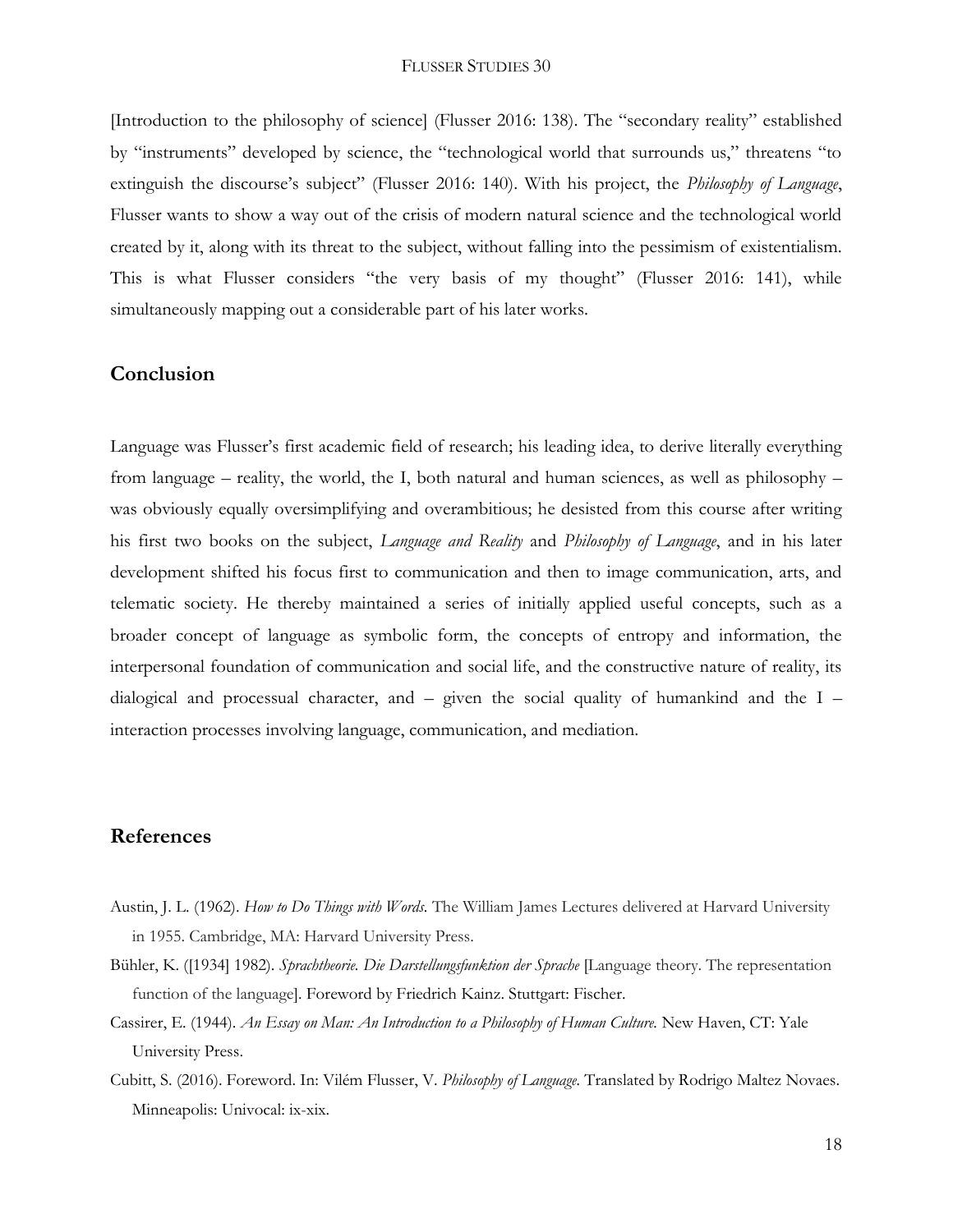- Eilenberger, W. (2018). *Zeit der Zauberer. Das große Jahrzehnt der Philosophie 1919-1929* [Time of the magicians. The great decade of philosophy 1919-1929]*.* Stuttgart: Klett-Cotta.
- Eilenberger, W. (2020). *Time of the Magicians: Wittgenstein, Benjamin, Cassirer, Heidegger, and the Decade that Reinvented Philosophy*. Translated by Shaun Whiteside. London: Penguin Press.
- Ferreira da Silva, V. (1963). Book jacket text to Vilem [sic] Flusser, *Língua e realidade* [Language and Reality]. São Paulo: Editôra Herder; two pages, front and back, n.p.
- Ferreira da Silva, V. ([1964] 2009a). A Concepção do Homem Segundo Heidegger. [The conception of man according to Heidegger]. In: *Dialética das Consciências. Obras Completas.* [Dialectic of consciousness. Complete works]. Edited by Petronio, R. (Introduction by Miguel Reale. Afterwords by Luigi Bagolini and Vilém Flusser.) São Paulo: Editora Realizações: 299-308.
- Ferreira da Silva, V. ([1964] 2009b). *Dialética das Consciências. Obras Completas* [Dialectic of consciousness. Complete works]. Edited by Petronio, R. (Introduction by Miguel Reale. Afterwords by Luigi Bagolini and Vilém Flusser.) São Paulo: Editora Realizações.
- Ferreira da Silva, V. ([1964] 2009c). *Lógica Simbólica. Obras Completas* [Symbolic logic. Complete works]. São Paulo: Editora Realizações. (Originally published in 1964 as *Obras Completas*. São Paulo: Instituto Brasileiro de Filosofia.)
- Flusser, V. ([1963] 2018). *Language and Reality.* Trans. R. Maltez Novaes. Minneapolis: University of Minnesota Press. (Originally published as *Língua e realidade* in 1963. São Paulo: Editôra Herder.)

Flusser, V. (1964). Letter to Anatol Rosenfeld, Nov. 6. Berlin: Vilém Flusser Archive.

- Flusser, V. ([1965] 2016). *Philosophy of Language.* Trans. Maltez Novaes, R. Minneapolis: Univocal. (Originally published as *Filosofia da Linguagem* in 1965. São Jose dos Campos, Brazil: Instituto Tecnológico de Aeronáutica – Humanidades.)
- Flusser, V. (1966). Letter to Celso Lafer, Nov. 1. Berlin: Vilém Flusser Archive.
- Flusser, V. ([1969] 2002). In Search of Meaning (Philosophical Self-Portrait). In: *Writings.* Edited by Ströhl, A. Minneapolis: University of Minnesota Press: 197-208.
- Flusser, V. ([1973/74] 2002). What Is Communication? In: *Writings.* Edited by Ströhl, A. Minneapolis: University of Minnesota Press: 3-7.
- Flusser, V. ([1984] 1993). Gespräch, Gerede, Kitsch. [Conversation, talk, kitsch]. In: Nachgeschichte. Eine korrigierte Geschichtsschreibung. [Post-history: A corrected historiography]. Bensheim, Germany: Bollmann: 224-237.
- Flusser, V. ([1985] 2011). *Into the Universe of Technical Images.* Trans. Roth, N. A. Minneapolis: University of Minnesota Press.
- Flusser V. (1994). *Vom Subjekt zum Projekt. Menschwerdung* [From subject to project. Incarnation]. Bensheim, Germany: Bollmann.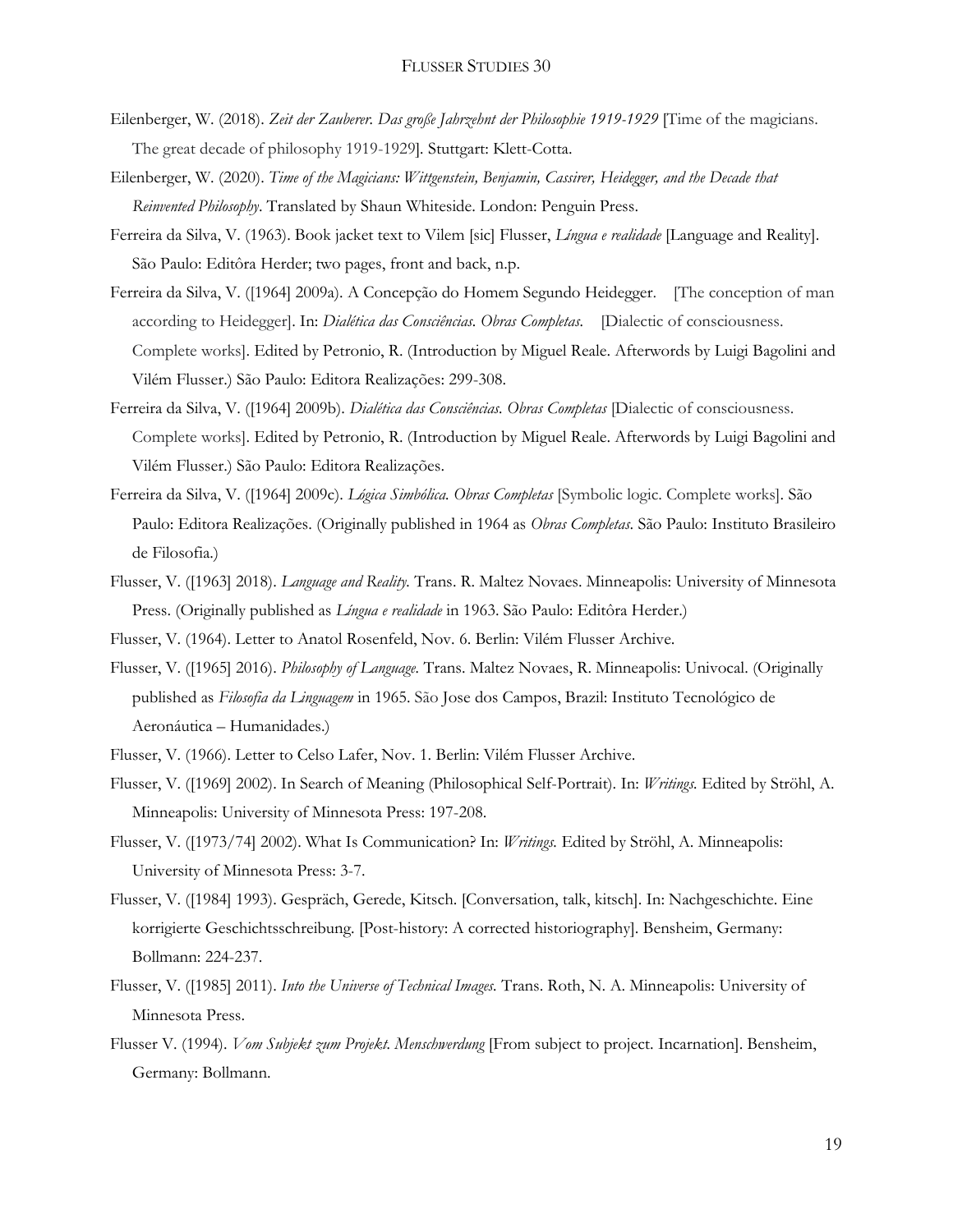- Flusser, V. (1996). Hamburg, 1990. In: *Zwiegespräche. Interviews 1967-1991* ( [Dialogues. Interviews 1967-1991]. Edited by Sander, K. Göttingen, Germany: European Photography.
- Flusser, V. (1998a). *Kommunikologie*. [Communicology]. Edited by Bollmann, S. and Flusser, E. Frankfurt am Main, Germany: Fischer.
- Flusser V. (1998b). Text und Bild, 1984 [Text and picture, 1984]. In: *Standpunkte. Texte zur Fotografie* [Viewpoints. Texts on photography]. Edited by Müller-Pohle, A. Göttingen, Germany: European Photography: 73-96.
- Flusser, V. (1999). *Bodenlos. Eine philosophische Autobiographie* [Groundless. A philosophical autobiography]. Frankfurt am Main, Germany: Fischer.
- Flusser, V. (2017). *Groundless*. Edited and translated by Maltez Novaes, R. Möhlin, Switzerland: Metaflux Publishing.
- Frank, M. (2019). Besondere Kennezeichen: Keine. [Special characteristics: None]. *Frankfurter Allgemeine Zeitung*, 270, Nov. 20: N3.
- Guldin, R. & and Bernardo, G. (2017). *Vilém Flusser (1920-1991): Ein Leben in der Bodenlosigkeit. Biographie.* [Vilém Flusser (1920-1991): A life in the bottomless. Biography]. Bielefeld, Germany: Transcript Verlag.
- Hanke, M. (2006). Vilém Flussers 'Sprache und Wirklichkeit' von 1963 im Kontext seiner Medienphilosophie [Vilém Flusser's *Language and Reality* from 1963 in the context of his media philosophy]. *Flusser Sstudies* 2: 1- 20.
- Hegenberg, L. (1965). *Introdução à Filosofia da Ciência.* São Paulo: Editôra Herder.
- Hegenberg, L. (1966). *Lógica Simbólica.* São Paulo: Editôra Herder.
- Heidegger, M. ([1927] 2006). *Being and Time.* Trans. Macquarrie J. & Robinson, E. Oxford: Basil Blackwell.
- Heidegger, M. ([1959] 1985). *Unterwegs zur Sprache*. [On the way to language]. Frankfurt am Main, Germany: Klostermann.
- Hennrich, D. (2009). Die Escola de São Paulo und der akademische Kontext im Brasilien der 50er Jahre. [The São Paulo School and the academic context in Brazil in the 1950s]. In: Klengel, S. & Siever, H. (eds.), *Das Dritte Ufer. Vilém Flusser und Brasilien* [The third bank. Vilém Flusser and Brazil]. Würzburg, Germany: Königshausen & Neumann: 51-62.
- Petronio, R. ([1964] 2010). Poeticamente o homem habita: Introdução geral às *Obras Completas* de Vicente Ferreira da Silva [Man inhabits poetically: General introduction to the *Complete Works* of Vicente Ferreira da Silva.]. In: Ferreira da Silva, V. *Transcendência do Mundo. Obras Completas* ([Transcendence of the world. Complete works]. Edited by Petronio, R. Saõ Paulo: Editora Realizações: 17-77.
- Ramos, A. T. (2016). Vilém Flusser, Into the Universe of Technical Images. Book Review. *International Sociology* 31: 203-205.
- Rosenfeld, A. (1964). Vilem Flusser, Língua e Realidade. [Vilem Flusser, language and reality]. *Estado de São Paulo*, June 6. Suplemento Literário: 2.